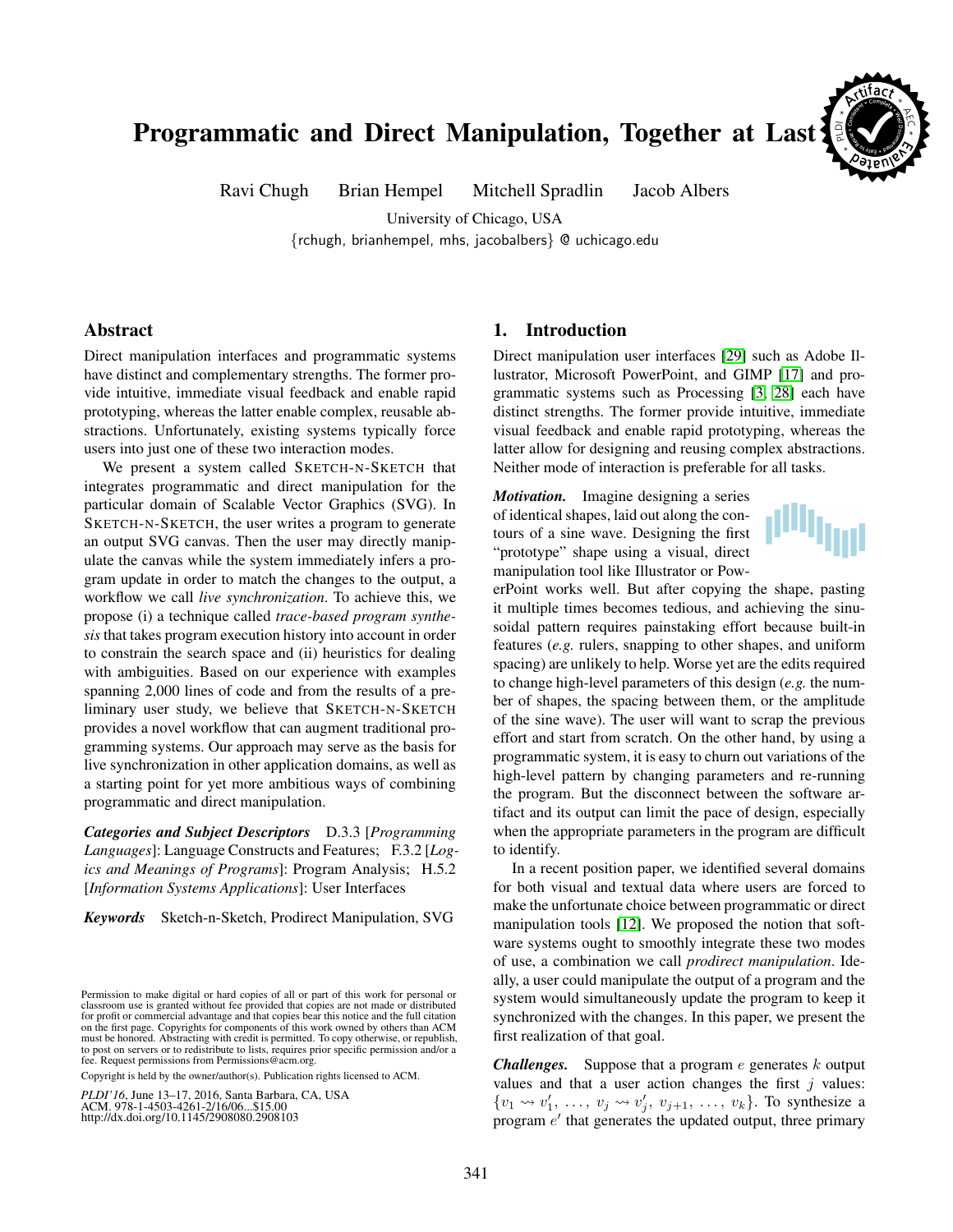challenges must be addressed: (1) The meaning of the user's updates must be defined in a way that constrains the program synthesis search space; (2) The search algorithm must run quickly and find program updates that are easy for the user to understand; and (3) When multiple candidate solutions exist, the ambiguity must be dealt with in a way that facilitates the responsive, interactive workflow characteristic of direct manipulation interfaces.

*Key Idea 1: Trace-Based Program Synthesis.* To address challenge (1), we propose a technique called *trace-based program synthesis* that comprises two components. First, we instrument the evaluation of the program e so that each of the k values  $v_i$  it produces comes with a trace  $t_i$ , which forms a set of constraints  $\{v_1 = t_1, \ldots, v_k = t_k\}$  relating the program to its output. Second, to reconcile  $e$  with the  $j$  updated values, we specify that an ideal candidate update would be a program  $e'$  whose output satisfies the system of constraints  $C \triangleq \{v'_1 = t_1, \ldots, v'_j = t_j, v_{j+1} = t_{j+1}, \ldots, v_k = t_k\}.$ 

*Key Idea 2: Small Updates.* To address challenge (2), our design principle is that only "small" program updates may be inferred; "large" changes may require user intervention and are thus less conducive to our goal of immediate synchronization. In particular, we attempt only to change value literals in the program, represented as a *substitution* ρ that maps locations in the abstract syntax tree to new values.

*Key Idea 3: Heuristics for Disambiguation.* Even with the seemingly modest goal of inferring small updates, there is still the problem of dealing with multiple solutions. To address challenge (3), we first decompose  $C$  into  $k$  separate constraints  $C_1 \triangleq \{v'_1 = t_1\}$  through  $C_k \triangleq \{v'_k = t_k\}$  and then use heuristics to force each  $\mathcal{C}_i$  to have at most one solution  $\rho_i$ . This enables us to define a *trigger* function  $\lambda(v'_1, \ldots, v'_j)$ .  $\rho$  that, given the concrete values changed by the user, computes a solution  $\rho_i$  for each constraint  $\mathcal{C}_i$  and combines them into a single substitution  $\rho \triangleq \rho_1 \cdots \rho_k$ . This substitution is applied to the original program in real-time during the user action, resulting in a new program  $\rho e$  that is evaluated and ready for subsequent user manipulation.

*Contributions and Outline.* These three key ideas are general and may be developed for several settings. In this paper, we focus on instantiating our approach for the specific domain of Scalable Vector Graphics (SVG). In particular:

- We propose a framework for inferring program updates called *trace-based synthesis*, which may apply broadly to domains where users wish to (indirectly) manipulate programs by (directly) manipulating their outputs.  $(\S 3)$  $(\S 3)$
- We define heuristics for disambiguating between possible updates and define *triggers* that keep a program synchronized with changes to its SVG output in real-time. (§[4\)](#page-5-0)
- We implement our ideas in a Web-based system called SKETCH-N-SKETCH and evaluate its interactivity.  $(\S 5)$  $(\S 5)$

• We use SKETCH-N-SKETCH to design many examples difficult to develop or edit using existing tools.  $(\S 6)$  $(\S 6)$ 

Our implementation and examples, as well as additional tutorial documentation and videos, are publicly available at <http://ravichugh.github.io/sketch-n-sketch>.

# <span id="page-1-0"></span>2. Overview

We will provide an overview of SKETCH-N-SKETCH by considering the program in [Figure 1](#page-2-0) that generates the sine wave box design in  $\S 1$ . Suppose the user clicks on the third box and drags it to a new position down and to the right (depicted in [Figure 1C](#page-2-0)). In this section, we will describe how SKETCH-N-SKETCH synthesizes four candidate updates to the program, each of which computes the position of the third box to match the user's direct manipulation but have different effects on the remaining boxes (depicted in [Fig](#page-2-0)[ure 1D](#page-2-0)).

*A Little Programming Language.* The programming language in SKETCH-N-SKETCH is a core, untyped functional language called little, which includes base values (floating-point numbers, booleans, and strings) and lists (represented as cons-cells, or pairs). For reference, we define the syntax of little in [Figure 2.](#page-4-1) All expression and value forms are standard except for numbers.

Because numeric attributes are often directly manipulated in graphical user interfaces, each numeric literal in little comes with three pieces of additional information: a *location*  $\ell$ , which is an integer inserted by the parser that identifies its position in the abstract syntax tree (AST); an optional, userspecified *location annotation* α, where ! is used to *freeze* the number; and an optional, user-specified *range annotation* β, where  $\{n_1 - n_2\}$  denotes the intended range of the number. We discuss these annotations further later in this section.

*Representing SVG Values.* An *SVG node* is represented as a list [ svgNodeKind attributes children ] with three values where the string svgNodeKind describes the kind of the node (*e.g.* 'rect', 'circle', or 'line' for particular shapes, or 'svg' for a canvas, or collection, of shapes); attributes is a list of attributes (*i.e.* key-value pairs); and children is a list of child nodes. The intended result of a little program is a node with kind 'svg'. The result of evaluating the program in [Figure 1B](#page-2-0) takes the form below, which gets translated directly to the SVG format [\[35\]](#page-13-4) and resembles the screenshot in §[1](#page-0-0) when rendered.

```
['svg' []
  [ ['rect' [['x' 50] ['y' 120] ...] []]
   ['rect' [['x' 80] ['y' 90] ...] []]
   ['rect' [['x' 110] ['y' 68] ... ] [] ... ]
```
Our translation of key-value attributes provides a thin wrapper over the target SVG format, allowing little programs to specify arbitrary XML attributes using strings. We discuss the translation further in Supplementary Appendices [\[13\]](#page-13-5), but the details are not needed in the rest of the paper.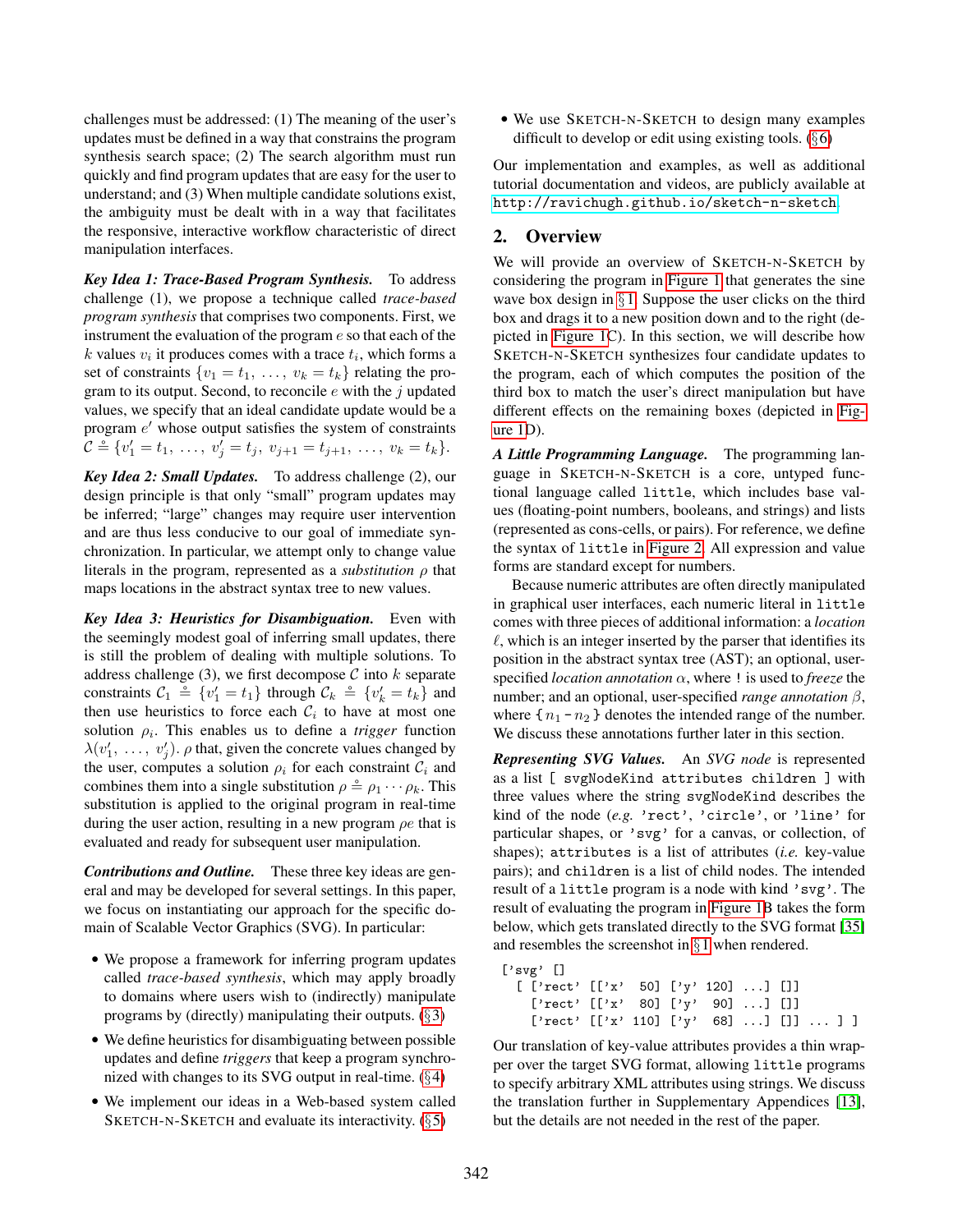(A) Excerpt from prelude.little

```
(defrec range (\lambda(i) j)
  (if (> i j) nil
       (cons i (range (+ 1^{\ell_1} i) j)))))
```

```
(def zeroTo (\lambda n \text{ (range } 0^{\ell_0} (- n 1))))
```

```
(B) sineWaveOfBoxes.little
```

```
(def [x0 y0 w h sep amp] [50 120 20 90 30 60])
(def n 12!{3-30})
(def boxi (\lambda i)(let xi (+ x0 (* i sep))
  (let yi (- y0 (* amp (sin (* i (/ twoPi n)))))
    (rect 'lightblue' xi yi w h)))))
```

```
(svg (map boxi (zeroTo n)))
```
(C) Suppose the user clicks on the third box from the left (colored darker in red for emphasis) and drags it to a new position down and to the right (colored lighter in gray):



(D) SKETCH-N-SKETCH synthesizes four candidate updates to the program, which have the following effects:



<span id="page-2-0"></span>Figure 1. Sine Wave of Boxes in SKETCH-N-SKETCH

#### 2.1 Locations and Traces

To enable direct manipulation, the little evaluator produces run-time *traces* to track the evaluation of numeric values (for attributes such as 'x', 'y', 'width', and 'height'). There are two kinds of traces  $t$  that are used to infer program updates based on direct manipulation changes.

*Locations.* The simplest kind of trace records that a numeric literal n originates from a particular source-code location  $\ell$  in the AST of the program. For the program in [Figure 1B](#page-2-0), the little parser annotates all numbers  $50^{\ell_2}$ ,  $120^{\ell_3}$ ,  $20^{\ell_4}$ ,  $90^{\ell_5}$   $30^{\ell_6}$ ,  $60^{\ell_7}$ , and  $12^{\ell_8}$  with unique location

identifiers. These locations do not affect program evaluation or SVG rendering. When the user manipulates a numeric value  $n^{\ell}$  in the canvas (*e.g.* by dragging or stretching a box), SKETCH-N-SKETCH updates the value at program location  $\ell$  in real-time.

In the rest of the paper, when a number  $n$  is immediately bound to a variable x, we choose the canonical name  $x$  for the location — resulting in the value  $n^x$  — rather than one of the form  $\ell_k$ . In the examples that follow, we sometimes annotate numeric literals explicitly with locations for explanatory purposes even though the programmer does not write them — they are inserted implicitly by our parser.

*Expression Traces.* Smaller traces are combined into larger ones during the evaluation of primitive operations, such as addition, multiplication, *etc.* Whereas the 'width' and 'height' attribute values originate from atomic AST locations, the 'x' value of each box is the result of evaluating  $xi \triangleq (+ x0 (* i sep))$  with different bindings for i. Each run-time value that is bound to i is generated by the function zeroTo (from a Prelude library included in every program), which computes the list of integers from 0 to n-1.

When evaluating a primitive operation, the run-time semantics of little records the structure of the expression along with the resulting value. Below are the values of xi for each of the first three boxes, respectively, and their corresponding traces. Each value-trace pair forms an equation:

<span id="page-2-3"></span><span id="page-2-2"></span><span id="page-2-1"></span>
$$
50 = (+ x_0 (* \ell_0 sep))
$$
 (1)

$$
80 = (+ x_0 (* (+ \ell_1 \ell_0) sep))
$$
 (2)

$$
110 = (+ x_0 (* (+ \ell_1 (+ \ell_1 \ell_0)) sep))
$$
 (3)

The locations  $\ell_0$  and  $\ell_1$  identify literals 0 and 1, respectively, in the Prelude function zeroTo that computes increasing integers. The value-trace equations for the remaining boxes are analogous. These equations, together with the following substitution that records location-value mappings from the source program, relate the program to its output.

$$
\rho_0 \triangleq [x_0 \mapsto 50, \text{sep} \mapsto 30, \ell_0 \mapsto 0, \ell_1 \mapsto 1, \ldots]
$$

*Dataflow-Only Traces.* The reduction rule E-OP-NUM [\(Figure 2\)](#page-4-1) builds expression traces in parallel with the evaluation of primitive operations, producing values  $n<sup>t</sup>$ . Traces t record data flow but not control flow. This design is based on the insight that programs generating output in visual domains are often structured so that the control flow of the program is similar across multiple runs. We have not found this limitation to be a problem in practice for the examples we have developed. However, it may be useful to enrich traces with additional information in subsequent work.

## 2.2 Synthesizing Program Updates

The main idea behind *trace-based program synthesis* is to use value-trace equations in order to infer program updates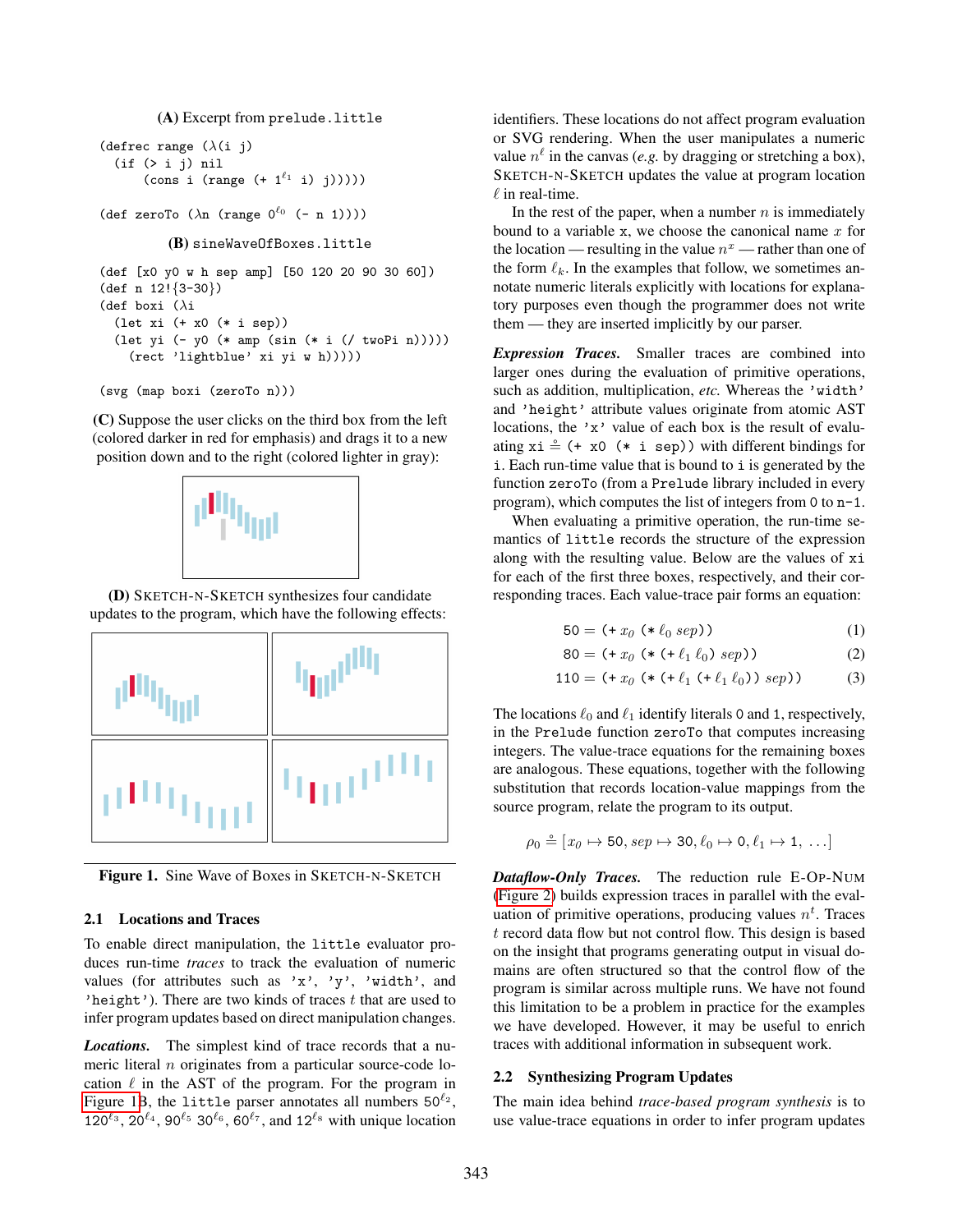that conform to output values changed by the user. In the setting of direct manipulation interfaces, changing attributes of visual objects corresponds to changing the values on the lefthand side of the equations above. In our sineWaveOfBoxes example, the result of dragging the third box directly to the right so that its new 'x' value is 155, is to replace [Equa](#page-2-1)[tion 3](#page-2-1) with the following equation:

$$
155 = (+ x_0 (* (+ \ell_1 (+ \ell_1 \ell_0)) sep))
$$
 (3')

Our goal is to synthesize an updated program that satisfies Equation 3'; satisfying all other (unchanged) equations would be ideal, but this one is "more important" because it was induced by the user's change.

*Local Updates.* We aim only to infer *local updates*, which are substitutions that map locations to updated numeric values. We describe design and implementation decisions in § [4](#page-5-0) and § [5](#page-6-0) that limit the cost of solving equations to ensure responsive interaction with the user. With our approach, SKETCH-N-SKETCH can infer four substitutions based on [Equation 3':](#page-3-0)  $\rho_1 \triangleq \rho_0[x_0 \mapsto 95], \rho_2 \triangleq \rho_0[sep \mapsto 52.5],$  $\rho_3 \triangleq \rho_0[\ell_0 \mapsto 1.5]$ , and  $\rho_4 \triangleq \rho_0[\ell_1 \mapsto 1.75]$ .

These substitutions, if applied to the program in [Fig](#page-2-0)[ure 1B](#page-2-0), would produce various effects. The first option would translate all of the boxes in unison. The second would increase the spacing between boxes. The third and fourth would, respectively, translate all boxes or the change the separation, but both would also change the number of boxes because the constants 0 and 1 at locations  $\ell_0$  and  $\ell_1$  were used in the original program to compute integer indices. The user is unlikely to want either the third or fourth options, since the list of integers 0 to n-1 specifies the number of boxes. Moreover, the locations  $\ell_0$  and  $\ell_1$  appear in the Prelude, so changing their values would affect the behavior of other programs!

*Frozen Constants.* By default, SKETCH-N-SKETCH will consider updating the value of any program location used in a value-trace equation in order to reconcile the program with the user's changes. The user can direct the synthesis procedure not to change the value of particular constants by *freezing* them, denoted with exclamation points (*e.g.* 3.14!). All numbers in Prelude are automatically frozen, so solutions  $\rho_3$  and  $\rho_4$  are not actually considered by SKETCH-N-SKETCH. Without freezing either x0 or sep, however, the ambiguity between  $\rho_1$  and  $\rho_2$  remains.

#### 2.3 Heuristics

Pausing and asking the user to choose between updating  $x_0$ or sep would stymie the interactive, *live synchronization* we strive for. Instead, we employ heuristics for automatically resolving ambiguities that attempt to strike a balance between interactivity and predictability. Our key insight is that the essence of a local update is the set of constants  $\mathcal{L}$  (*i.e.* program locations) that are changed and *not* necessarily their new values. Even if we arbitrarily decide that a particular user action should cause a set  $\mathcal{L}_1$  of constants to change rather than a set  $\mathcal{L}_2$ , we can often assign a different user action to manipulate the constants in  $\mathcal{L}_2$ .

<span id="page-3-0"></span>If the user drags the first box horizontally to a new  $'x'$ position  $n$ , the change would induce the value-trace equation  $n = (+x_0 (* \ell_0 sep))$  based on [Equation 1,](#page-2-2) which can be solved by changing the value of either  $x_0$  or sep. In preparation, we arbitrarily choose to update  $x_0$  to n in order to solve the new equation if and when the user drags this box. If the user drags the second box, again, either  $x_0$  or sep could be changed in order to solve the equation  $n = (+x_0 (* (+ \ell_1 \ell_0) sep))$  based on [Equation 2.](#page-2-3) Because we already assigned  $x_0$  to vary if the user drags the first box, we choose to vary sep if the user drags the second box. If the user drags the third box, again, either  $x_0$  or sep could be changed to solve the induced equation  $n = (+ x_0 (* (+ \ell_1 (+ \ell_1 \ell_0)) sep))$  based on [Equation 3.](#page-2-1) Because each location has already been assigned to vary in response to some user action, we arbitrarily choose  $x_0$ .

We continue to assign program updates in this fashion by trying to balance the number of times a location set is assigned to some user action in the canvas. When the user performs an action, we use the pre-determined location set, together with the concrete values from the mouse manipulation, to compute a local update (*i.e.* substitution), apply it to the original program, run the resulting new program, and render the new output canvas.

## <span id="page-3-1"></span>2.4 Sliders

There are several situations in which it can be difficult or impossible to make a desired change to the program via direct manipulation: (1) when there is no natural, visual representation of the program parameter of interest; (2) when a visual representation may be hard to directly manipulate, for example, because the shape is too small or there are too many adjacent shapes; and (3) when ambiguous updates are hard to resolve using the built-in heuristics or by deciding which constants to freeze or not.

SKETCH-N-SKETCH provides a feature that can help in all three situations. If a number is annotated with a range, written  $n^{\ell}$  {  $n_{min}$  -  $n_{max}$  }, then SKETCH-N-SKETCH will display a slider in the output pane that can be used to manipulate the *n* value between  $n_{min}$  and  $n_{max}$  (as opposed to having to edit the program). Therefore, sliders can provide control over otherwise hard-to-manipulate attributes.

In the sineWaveOfBoxes example, the number of boxes n is the

only parameter that is hard to di-



rectly manipulate. The heuristics choose to update n in response to certain actions, but the effects are not intuitive. Therefore, on line 2 of [Figure 1B](#page-2-0), we freeze the value of n (so that it will never change as a result of directly manipulating the boxes) and declare the range {3-30} so that we can easily adjust the number of boxes using a slider.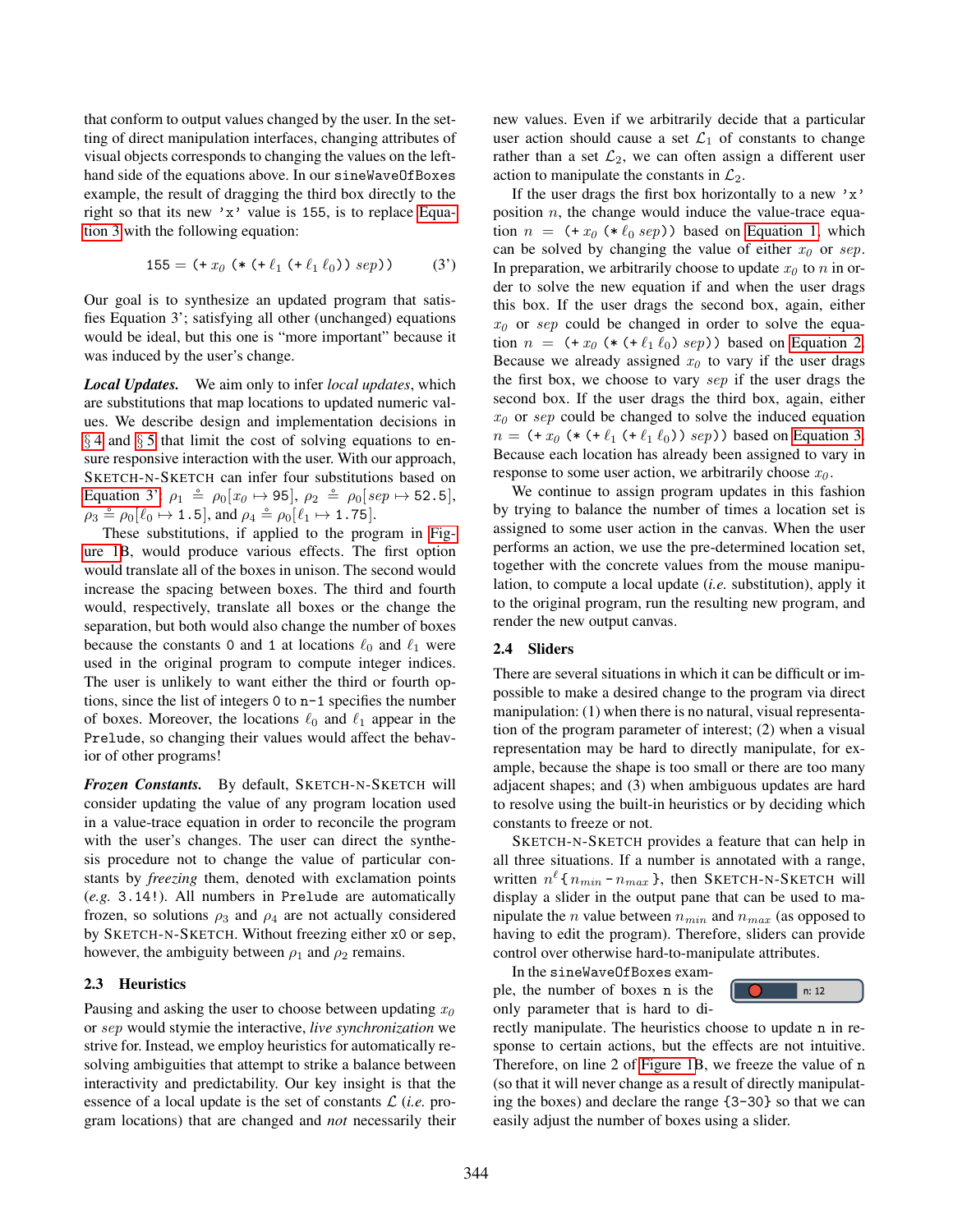#### Syntax of Expressions

$$
e ::= N | s | b | \Box | [e_1 | e_2] | x
$$
  
\n
$$
| (\lambda p e) | (e_1 e_2) | (op_m e_1 \cdots e_m)
$$
  
\n
$$
| (let p e_1 e_2) | (let \text{rec } p e_1 e_2)
$$
  
\n
$$
| (case (p_1 e_1) \cdots (p_m e_m))
$$
  
\n
$$
p ::= x | n | s | b | \Box | [p_1 | p_2]
$$
  
\n
$$
N ::= (n^{\ell}, \alpha, \beta) \alpha ::= \cdot | ! \beta ::= \cdot | \{n_1 - n_2\}
$$
  
\n
$$
op_0 \in \{pi, \dots\}
$$
  
\n
$$
op_1 \in \{not, \text{cos}, \text{sin}, \text{arccos}, \text{round}, \text{floor}, \dots\}
$$
  
\n
$$
op_2 \in \{+, -, *, /, \leq, \text{mod}, \text{pow}, \dots\}
$$

#### Syntax of Values

$$
v, w \quad ::= \quad n^t \mid s \mid b \mid \Box \mid [v_1 | v_2] \mid (\lambda p e)
$$
  

$$
t \quad ::= \quad \ell \mid (op_m t_1 \cdots t_m)
$$

**Operational Semantics** (excerpted)  $\begin{array}{ccc} e \Downarrow v \end{array}$ 

 $n = \llbracket (op_m n_1 \cdots n_m) \rrbracket \qquad t = (op_m t_1 \cdots t_m)$  $\overline{(op_m n_1^{t_1} \cdots n_m^{t_m}) \Downarrow n^t}$  [E-Op-Num]

<span id="page-4-1"></span>

# <span id="page-4-0"></span>3. Trace-Based Program Synthesis

In the previous section, we defined the semantics of little to produce run-time traces for numeric attributes. In this section, we formulate *trace-based program synthesis* as a way to define the relationship between a program and updates to its output, without regard to the particular domain.

*User Actions.* Suppose that a little program e generates output that contains  $k$  numeric values. With a single action, the user may directly manipulate  $j$  of the numeric values, for some  $1 \leq j \leq k$ . The following table shows how, as alluded to in §[1,](#page-0-0) the j updated values, together with the  $k-j$  unchanged ones, form a system of constraints that, ideally, an updated program  $e'$  would satisfy:

| Program         | Output            | Updates                   | Constraints         |        |
|-----------------|-------------------|---------------------------|---------------------|--------|
|                 | $w_1 = n_1^{t_1}$ | $\rightsquigarrow$ $n_1'$ | $n'_1 = t_1$ (hard) |        |
|                 |                   |                           |                     | (hard) |
| $e \Rightarrow$ | $w_j = n_i^{t_j}$ | $\rightsquigarrow$ $n'_i$ | $n'_i = t_j$        | (hard) |
|                 |                   |                           |                     | (soft) |
|                 | $w_k = n_k^{t_k}$ |                           | $n_k = t_k$         | (soft) |

The user's changes may lead to an unsatisfiable set of equations (when considering only local updates). We treat equations induced by changes as "hard" constraints that a solution ought to satisfy, whereas the rest are "soft" constraints that should be satisfied if possible. This design principle prioritizes explicit changes made by the user, which is the goal of our workflow. Next, we will formally define what constitutes a valid solution to a system of constraints.

*Contexts and Substitutions.* We define a *value context* V below to be a value with  $m > 0$  placeholders, or *holes*, labeled  $\bullet_1$  through  $\bullet_m$ . We define the application of a value context to a list of values as  $V(v_1, \dots, v_m)$  $V[v_1/\bullet_1]\cdots[v_m/\bullet_m]$ . A *substitution*  $\rho$  is a mapping from program locations  $\ell$  to numbers n. When applied to an expression, the bindings of a substitution are applied from leftto-right. Thus, the rightmost binding of any location takes precedence. We use juxtaposition  $\rho \rho'$  to denote concatenation, and we write  $\rho \oplus (\ell \mapsto n)$  to denote  $\rho[\ell \mapsto n]$ . We define *value context similarity* below to relate values that are structurally equal up to the values of numeric constants.

$$
V ::= \bullet_i \mid n^t \mid s \mid b \mid \Box \mid [V_1 | V_2] \mid (\lambda \ p \ e)
$$

$$
\frac{V_1 \sim V_1'}{V_1 \sim V_1} \frac{V_1 \sim V_1' \quad V_2 \sim V_2'}{[V_1 | V_2] \sim [V_1' | V_2']}
$$

#### *Definition: Faithful Updates.* If

- (a)  $e \Downarrow v$ , where  $v = V(w_1, \ldots, w_k)$ ; and
- (b) the user updates  $w_1, \ldots, w_j$  to  $w'_1, \ldots, w'_j$ ,

then a substitution ρ is *faithful* if

(c)  $\rho e \Downarrow v' = V'(w''_1, \ldots, w''_k)$  where  $V' \sim V$ ; implies (d)  $w_i'' = w_i'$  for all  $1 \le i \le j$ .

Premises (a) and (b) identify the list of  $j$  values manipulated by the user, and properties (c) and (d) capture the notion that hard constraints induced by these changes should be satisfied by the update  $\rho$ . The value similarity relation checks that two value contexts are structurally equal but says nothing about the soft constraints from the original program (namely, it does not say  $w_i'' = w_i$  for all  $j < i \leq k$ ). In a setting where multiple updates are synthesized, ranking functions could be used to optimize for soft constraints.

It is important to note that our definition states "(c) *implies* (d)" rather than the stronger property "(c) *and* (d)" because the control flow may change and produce  $V' \nsim V$ . We choose the weaker version because we do not intend to reason about control flow either in traces or our synthesis algorithm  $(\S 5)$  $(\S 5)$  when considering how one program compares to another. In other settings, it may be worthwhile to require the stronger version, which would necessitate a richer trace language that records control-flow information.

*Definition: Plausible Updates.* We define an alternative, weaker correctness criterion. In particular, we define a *plausible update* to be one that satisfies *some* (*i.e.* at least one) of the user's updates. Concretely, a plausible update is defined just like a faithful one, except that the following condition replaces (d) in the original definition:

(d')  $w_i'' = w_i'$  for some  $1 \le i \le j$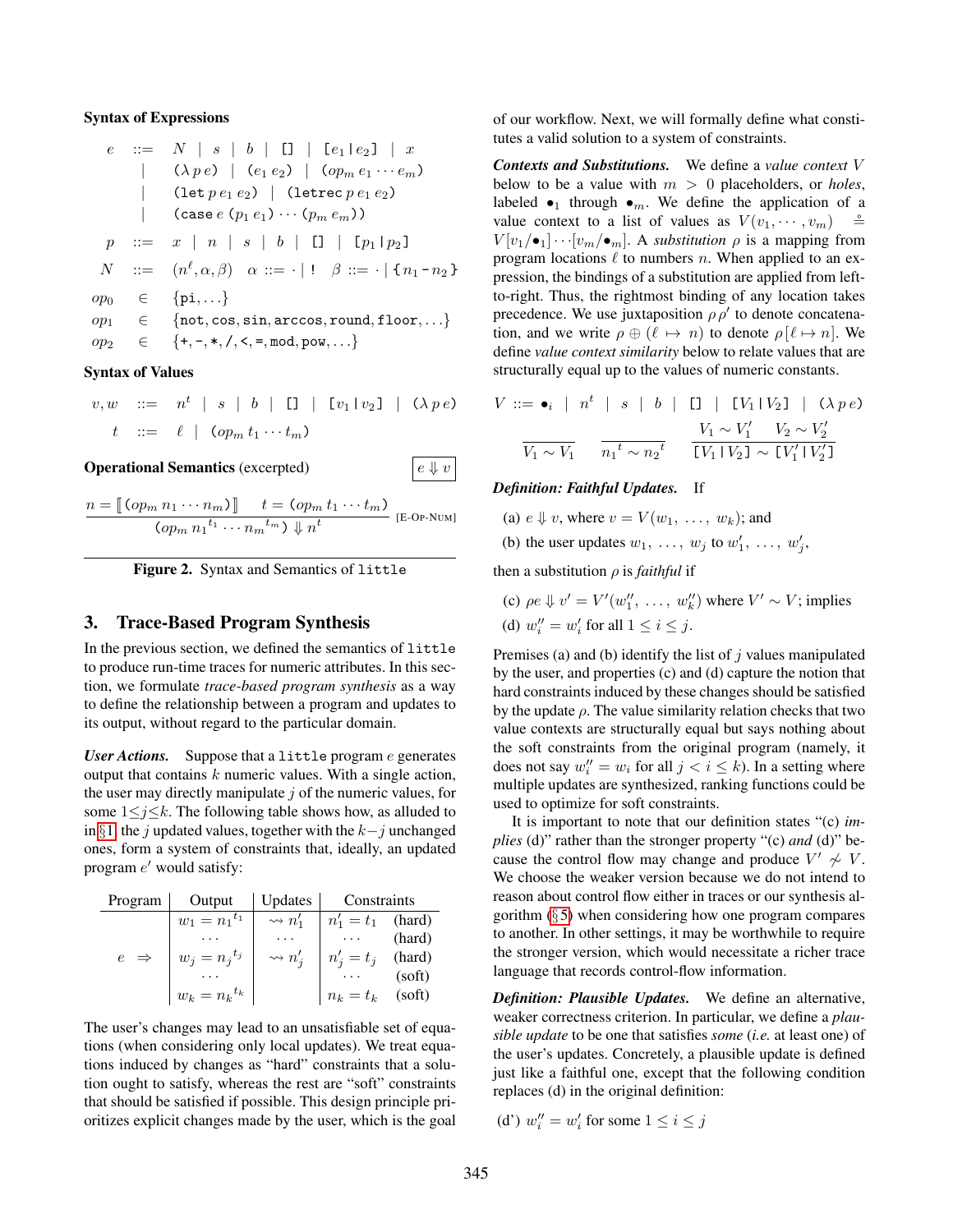The general framework presented in this section can be instantiated with solvers (which we will refer to as Solve) that aim for different points along this spectrum of faithful and plausible updates.

## <span id="page-5-0"></span>4. Live Synchronization for SVG

Given changes to the output of a program, in the previous section we defined how value-trace equations can be used to specify candidate program updates in order to reconcile the changes. In this section, we describe how to compute program updates in real-time for the specific domain of Scalable Vector Graphics (SVG). First, we identify what constitutes a user action in this setting. Second, we formulate how to compute *triggers* that dictate program updates based on such actions. For the latter, we propose heuristics to automatically resolve ambiguities that result from trace-based program synthesis problem instances.

In the following, we write  $v['k']$  to refer to the value of attribute 'k' in the little SVG value  $v$ . We also define the abbreviations  $\textsf{Num}(n^t) \triangleq n$  and  $\textsf{Tr}(n^t) \triangleq t$ .

*User Actions.* Consider a value  $r$  that represents a rectangle positioned at  $(r['x'], r['y')] = (n_x^{tx}, n_y^{ty})$ . Suppose the user clicks the mouse button somewhere inside the borders of r (rendered visually) and then drags the cursor  $dx$ pixels in the x-direction and  $dy$  pixels in the y-direction. As a result, the new desired position of r is given by  $(n'_x, n'_y)$  =  $(n_x + dx, n_y + dy)$ . Our goal is to reconcile this change to the position of  $r$  with the original program that generated it. One option is to wait until the user finishes dragging the rectangle, that is, when the user releases the mouse button. At that point, we could invoke Solve $(\lbrace n'_x = t_x, n'_y = t_y \rbrace)$  to compute a set of substitutions. Our goal with live synchronization, however, is to immediately a apply program update during the user's actions.

#### 4.1 Mouse Triggers

When the user clicks on a shape, we compute a *mouse trigger*  $\tau = \lambda(dx, dy)$ .  $\rho$ , which is a function that, based on the distance the mouse has moved, returns a substitution to be immediately applied to the program.

For now, let us assume that all shapes are rectangles and that user actions manipulate only their 'x' and 'y' attributes. For every shape  $r_i$  in the canvas, there are two steps to compute a mouse trigger. First, for each attribute 'x' and 'y', we choose exactly one number (*i.e.* location) in the program to modify *before* the user initiates any changes to  $(r_i['x'], r_i['y']).$  The results of this step are two univariate equations to solve. Second, we define a mouse trigger that invokes the solver with each equation and then combines their resulting substitutions. Once mouse triggers have been computed for all shapes, the editor is prepared to respond to any user action with a local update to the program. We will now describe each step in detail.

*Shape Assignments.* Our task is to determine a *shape assignment*  $\gamma$  that maps each shape to an attribute assignment. We define an *attribute assignment*  $\theta$  to map attribute names (*i.e.* little strings) to program locations. We refer to the range of an attribute assignment as a *location set*.

Let  $box_i$  refer to each rectangle from sineWaveOfBoxes in left-to-right order. Using a procedure Locs to collect all non-frozen locations that appear in a trace, we see that the 'x' and 'y' attributes are each computed using two locations:  $\text{Locs}(\text{Tr}(box_i'[\text{'}x')] ) = \{x_0, sep\}$  and  $\textsf{Locs}(\textsf{Tr}(box_i['y']) = \{y_0, amp\}.$  As a result, there are four possible attribute assignments for each shape:

$$
\theta_1 \triangleq [\mathbf{x} \times \mathbf{x} \times \mathbf{x} \times \mathbf{y} \times \mathbf{y} \times \mathbf{y} \times \mathbf{y} \times \mathbf{y} \times \mathbf{y} \times \mathbf{y} \times \mathbf{y} \times \mathbf{y} \times \mathbf{y} \times \mathbf{y} \times \mathbf{y} \times \mathbf{y} \times \mathbf{y} \times \mathbf{y} \times \mathbf{y} \times \mathbf{y} \times \mathbf{y} \times \mathbf{y} \times \mathbf{y} \times \mathbf{y} \times \mathbf{y} \times \mathbf{y} \times \mathbf{y} \times \mathbf{y} \times \mathbf{y} \times \mathbf{y} \times \mathbf{y} \times \mathbf{y} \times \mathbf{y} \times \mathbf{y} \times \mathbf{y} \times \mathbf{y} \times \mathbf{y} \times \mathbf{y} \times \mathbf{y} \times \mathbf{y} \times \mathbf{y} \times \mathbf{y} \times \mathbf{y} \times \mathbf{y} \times \mathbf{y} \times \mathbf{y} \times \mathbf{y} \times \mathbf{y} \times \mathbf{y} \times \mathbf{y} \times \mathbf{y} \times \mathbf{y} \times \mathbf{y} \times \mathbf{y} \times \mathbf{y} \times \mathbf{y} \times \mathbf{y} \times \mathbf{y} \times \mathbf{y} \times \mathbf{y} \times \mathbf{y} \times \mathbf{y} \times \mathbf{y} \times \mathbf{y} \times \mathbf{y} \times \mathbf{y} \times \mathbf{y} \times \mathbf{y} \times \mathbf{y} \times \mathbf{y} \times \mathbf{y} \times \mathbf{y} \times \mathbf{y} \times \mathbf{y} \times \mathbf{y} \times \mathbf{y} \times \mathbf{y} \times \mathbf{y} \times \mathbf{y} \times \mathbf{y} \times \mathbf{y} \times \mathbf{y} \times \mathbf{y} \times \mathbf{y} \times \mathbf{y} \times \mathbf{y} \times \mathbf{y} \times \mathbf{y} \times \mathbf{y} \times \mathbf{y} \times \mathbf{y} \times \mathbf{y} \times \mathbf{y} \times \mathbf{y} \times \mathbf{
$$

These assignments correspond to the four options (top-left, top-right, bottom-left, and bottom-right, respectively) depicted in [Figure 1D](#page-2-0).

*"Fair" and Other Heuristics.* As described in §[2,](#page-1-0) our default strategy is to choose an attribute assignment whose range (*i.e.* location set) has not yet been assigned to any other shape in the output canvas. When all possible assignments have been chosen an equal number of times (*i.e.* when they have been treated "fairly"), then we arbitrarily choose. As a result, we "rotate" through each of the four attribute assignments, assigning  $\gamma(box_i) = \theta_i$ , for all i where  $j = 1 + (i \mod 4).$ 

The fair heuristic will not always make choices that the user would prefer best. However, we find that even simple heuristics such as this one already enable a large degree of desirable interactivity. Therefore, designing more sophisticated heuristics could be a fruitful avenue for future work. In Supplementary Appendices [\[13\]](#page-13-5), we describe a second heuristic that we have implemented, which "biases" towards program locations that are used in relatively few run-time traces and, thus, have fewer opportunities to be assigned to a zone. We will not discuss this alternative in detail, because the vast majority of the examples we have written to date, including the ones discussed in this paper, work at least as well using the fair heuristic.

*Computing Triggers.* The next task is to prepare for when the user might click a  $box_i$  in the output and drag it  $dx$  pixels in the x-direction and  $dy$  pixels in the y-direction.

Let  $\rho_0$  be the mapping from locations to numbers in the original sineWaveOfBoxes program and let  $\gamma_0$  be the shape assignment computed using the heuristics described above. For each  $box_i$ , we evaluate the helper procedure ComputeTrigger( $\rho_0$ ,  $\gamma_0$ ,  $box_i$ ), where SolveOne is a solver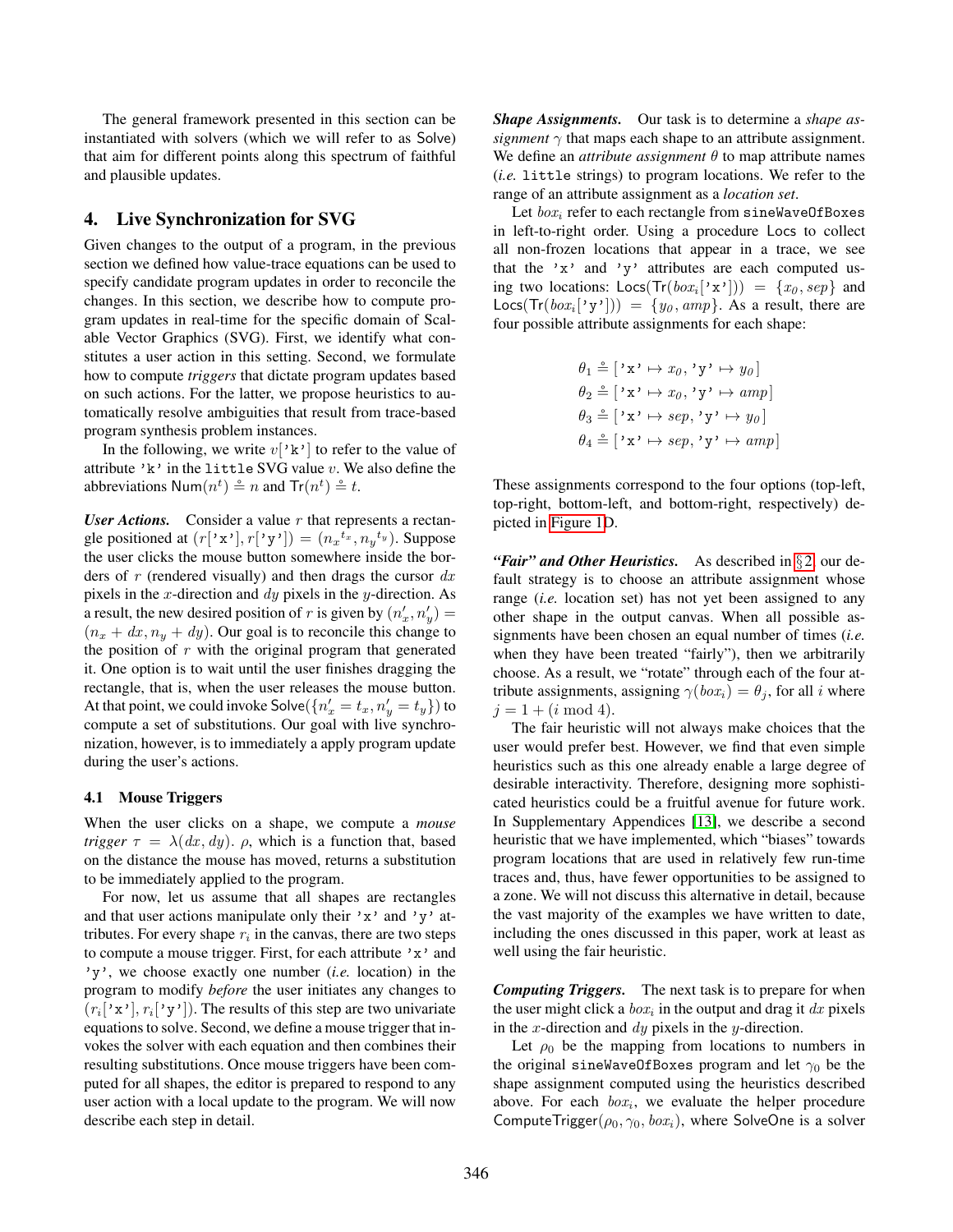that is given exactly one univariate equation to solve:

$$
\begin{aligned} \mathsf{ComputeTrigger}(\rho, \gamma, v) \xrightarrow{\scriptscriptstyle{\triangle}} \\ \lambda(dx, dy). \ \rho \oplus (\ell_x \mapsto \mathsf{SolveOne}(\rho, \ell_x, n_x' = t_x)) \\ \oplus (\ell_y \mapsto \mathsf{SolveOne}(\rho, \ell_y, n_y' = t_y)) \end{aligned}
$$

where  $n_x^{t_x} = v['x']$   $n'_x \triangleq n_x + dx$   $\ell_x = \gamma(v)(\mathbf{x})$  $n_y^{\ t_y} = v[\prime \mathbf{y'}] \quad n_y' \triangleq n_y + dy \quad \ell_y = \gamma(v)(\prime \mathbf{y'})$ 

When the user drags some  $box_i$ , its new attribute values  $n'_x$ and  $n'_y$  (directly manipulated by the user) are used to solve the value-trace equations using the locations assigned by  $\gamma(v)$ . This substitution is then applied to the original program, the new program is run, and the new output is rendered as the user moves the mouse. When the user releases the mouse button, we compute new shape assignments and mouse triggers in anticipation of the next user action.

*Recap: Design Decisions.* There are two aspects of our approach that warrant emphasis. The first that is we choose exactly one location to modify per updated attribute, even though there may be additional solutions (*i.e.* local updates) that modify multiple locations. For example, [Equation 3'](#page-3-0) can also be satisfied by the substitution  $\rho_0[x_0 \mapsto 55][sep \mapsto 20]$ (among many others). By considering only "small" local updates, however, we reduce the space of possible updates to synthesize and choose from.

The second is that our solutions are only plausible, not faithful, because the same location may appear in multiple attributes being directly manipulated (and, therefore, multiple equations). For example, consider the box generated by the following expression:

(let xy 100 (rect 'red' xy xy ... ...) ...

The attribute assignment  $['x' \mapsto xy, 'y' \mapsto xy]$  is the only one to consider, but the corresponding system of constraints on xy is overconstrained; the new values computed by SolveOne( $\rho$ , xy, 100 + dx = xy) will differ from SolveOne( $\rho, xy, 100 + dy = xy$ ) whenever  $dx \neq dy$ . We could choose to apply an update only when the individual solutions agree, or, more conservatively, disallow the shape from being manipulated at all. Instead, we simply apply the individual substitutions in an arbitrary (implementationspecific) order, which has the effect of satisfying at least one of the constraints imposed by the user action. This approach trades synthesizing only faithful updates in exchange for additional opportunities to directly manipulate output values.

#### 4.2 Other Shapes and Zones

For the purposes of presentation, so far we described a single type of user action, namely, dragging the interior of a rectangle. In practice, there are many other kinds of user actions. For each kind of SVG shape, we define *zones* that identify and name particular visual areas of a shape that can be directly manipulated by the user in order to affect particular

attributes. The screenshot below depicts zones for several kinds of shapes.

As we have described, dragging the INTERIOR zone of a rectangle allows the user to manipulate its 'x' and 'y' attributes. Not all zones are tied to exactly two attributes, however. For example, the rectangle RIGHTEDGE zone is tied to one attribute ('width') and the BOTLEFTCORNER zone is tied to three



('x', 'width', and 'height'). Furthermore, not all attributes vary *covariantly* with dx or dy. For example, when the user manipulates the BOTLEFTCORNER of a rectangle, the 'width' attribute varies *contravariantly* with dx (and, at the same time, 'x' varies covariantly). Nevertheless, the approach we described for assigning triggers for INTERIOR zones generalizes in a straightforward way to the remaining shapes and zones. One slight change is that shape assignments are indexed by shape and zone, for example,  $\gamma(v)$ (INTERIOR)('x'). We provide more details in Supplementary Appendices [\[13\]](#page-13-5).

#### <span id="page-6-0"></span>5. Implementation

We have implemented SKETCH-N-SKETCH (available at <http://ravichugh.github.io/sketch-n-sketch>) in approximately 6,000 lines of Elm [\[16\]](#page-13-6) and JavaScript code. When the user hovers over a zone, our implementation displays a caption that indicates whether the zone is "Inactive" or "Active" and, for the latter, identifies the constants (*i.e.* location set) that will change if the user manipulates it. Furthermore, we highlight these constants in yellow before the user begins manipulating the zone; in green while they are being updated during manipulation; and in red if the solver fails to compute a solution based on the user's update. We use gray to highlight constants that contributed to an attribute value but were not selected by the heuristics.

In the rest of this section, we describe the simple valuetrace equation solver that we currently use and we evaluate the overall interactivity of our tool. In Supplementary Appendices [\[13\]](#page-13-5), we describe additional features of our implementation.

#### 5.1 Solving Value-Trace Equations

The mouse triggers defined in the previous section require a procedure SolveOne( $\rho, \ell, n' = t$ ) that, given the substitution  $\rho$  from the previous program and a location  $\ell$ , computes a new value for  $\ell$  that satisfies the equation  $n' = t$ . Currently, we implement a simple solver that supports only "singleoccurrence" equations, where the location  $\ell$  being solved for occurs exactly once. Our top-down procedure uses the inverses of primitive operations to recursively solve a univariate equation in a syntax-directed manner (see [\[13\]](#page-13-5) for details). Not all primitive operations have total inverses, so SolveOne sometimes fails to compute a solution.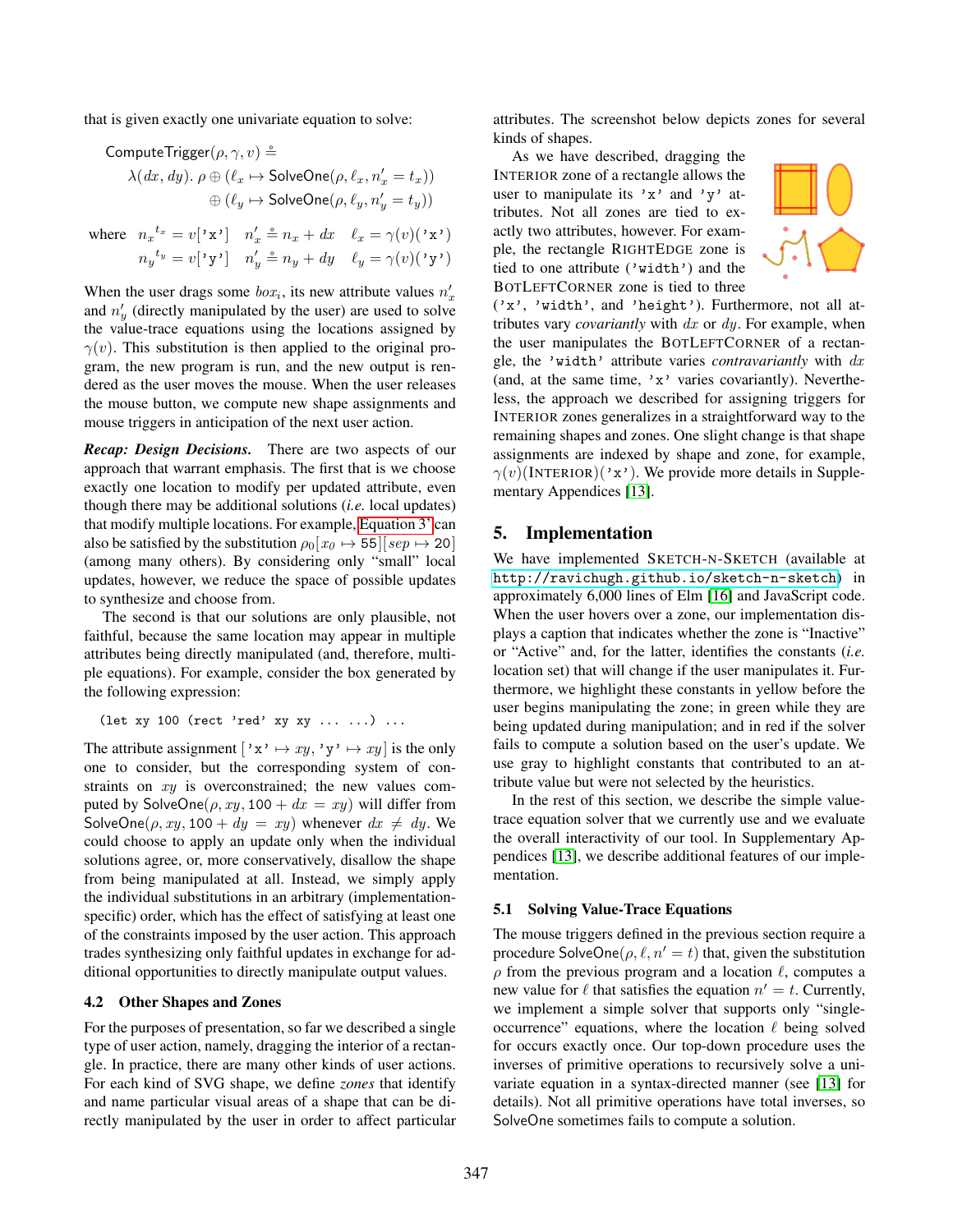As we will discuss below, supporting this syntactic class of equations is already enough to enable program synthesis for a variety of interesting examples. Our solver is easy to implement and deploy in our Web-based setting and fast enough to provide interactivity. Future work, however, may incorporate more powerful solvers (such as MATLAB or Z3 [\[14\]](#page-13-7)) while taking care to ensure that synthesis is quick enough to incorporate into an interactive, portable, direct manipulation editor.

### 5.2 Interactivity

The goal of SKETCH-N-SKETCH is to provide immediate, live synchronization updates in response to direct manipulation changes. For a user action to be "successful" requires that the particular zone be Active, that the solver computes an update in response to the mouse manipulation, and that the resulting update is applied to the program and reevaluated within a short period of time. We discuss each of these aspects in turn based on measurements collected from 68 little programs of varying complexity, spanning more than 2,000 lines of code in total. Below, we discuss summary statistics across all examples; for reference, detailed tables can be found in [\[13\]](#page-13-5).

## 5.2.1 Active Zones

For any particular zone, our assignment algorithm may consider zero, one, or more candidate location assignments based on the traces of its attributes. A zone is Inactive when there are zero candidates and is Active otherwise. Across all of our examples, there were a total of 3,772 shapes with 14,106 zones, of which 991 (7%) were Inactive and 13,115 (93%) were Active.

| <b>Zones</b> | 14,106 |     |
|--------------|--------|-----|
| Inactive     | 991    | 7%  |
| Active       | 13,115 |     |
| Unambiguous  | 4.856  | 34% |
| Ambiguous    | 8.259  | 59% |

*Ambiguity.* Among Active zones, 4,856 (34% of all zones) had exactly one candidate location assignment and 8,259 (59% of all zones) had more than one (3.83 candidates on average). To provide responsive interaction, it is important to deal with ambiguities because they are so frequent. Our heuristics resolve ambiguities without user intervention. It may be fruitful to explore other approaches, such as showing multiple options for the user to choose from (particularly when there are relatively few), or allowing the user to make multiple user actions before attempting to infer an update.

#### 5.2.2 Solving Equations

Next, we evaluate the solvability of equations that correspond to Active zones. Consider a program with initial location substitution  $\rho$  and shape assignment  $\gamma$ , and a shape

v with an active zone  $\zeta$ . For each attribute 'k' that  $\zeta$  controls,  $\gamma(v)(\zeta)(\kappa)$  identifies a location  $\ell$  to update in order to solve the equation  $n + d = t$ , where  $n<sup>t</sup>$  is the original value of  $v['k']$ ,  $\ell$  is one of the locations in t, and d is the change dictated by a user action. Across all examples, there are 28,222 such  $(\rho, v, \zeta, \ell, n, t)$  tuples. Because traces are often shared by multiple shapes and zones, we filter out tuples that are identical modulo v and  $\zeta$ , leaving 4,574 unique  $(\rho, \ell, n, t)$  tuples. In the following, we refer to each of these tuples as a "pre-equation."

| <b>Unique Pre-Equations</b> | 4,574 |     |
|-----------------------------|-------|-----|
| <b>Outside Fragment</b>     | 919   | 20% |
| Inside Fragment             | 3,655 |     |
| No Solution for $d=1$       | 194   | 4%  |
| Solution for $d=1$          | 3,461 |     |
| No Solution for $d = 100$   | 438   | 10% |
| Solution for $d = 100$      | 3,023 | 66% |

*Syntactic Fragment.* The majority of pre-equations (3,655, which constitutes 80%) fall into the syntactic fragment handled by our solver. We paid little attention to the structure of traces when writing examples, so we have been surprised that this number is so high. We fully expected to incorporate a more full-featured solver early in our work, but we have been able to leave this to future work without severely hampering the examples we have written so far.

The remaining 919 (20%) pre-equations fall outside the fragment and are guaranteed not to be solvable. Our current attribute assignment algorithm does not take this into consideration and will sometimes assign such pre-equations to a zone. It would be worthwhile to avoid making such choices in the future.

<span id="page-7-0"></span>*Solvability.* For each pre-equation  $(\rho, \ell, n, t)$ , we would like to know whether the solver can compute an update if the user manipulates the given attribute to be  $n + d$ . Rather than symbolically analyzing the space of possible user changes, we tested  $SolveOne(\rho, \ell, n + d = t)$  with two concrete values, namely,  $d = 1$  and  $d = 100$ . Of the 3,655 preequations in the fragment, 3,461 were solvable for  $d = 1$ (*i.e.* a green highlight) and the remaining 194 (4% of all unique pre-equations) were not (*i.e.* a red highlight). Note that simply computing an update does not necessarily mean that the change is acceptable to the user.

Of the 3,461 pre-equations solvable for  $d = 1, 3,023$ (66% of all unique pre-equations) were also solvable with  $d = 100$ . The remaining 438 (10% of all pre-equations) were not. Upon inspection, several of these equations are of the form  $n + d = f(\cos \ell)$ , where f is some function of  $\cos \ell$ . Because the cosine function is bounded to the range  $[-1, 1]$ , the equation does not always have a solution. Indeed, there is a mismatch between the interpretation of user updates in the Cartesian plane and attributes like rotation that have more natural representations in other coordinate systems. In our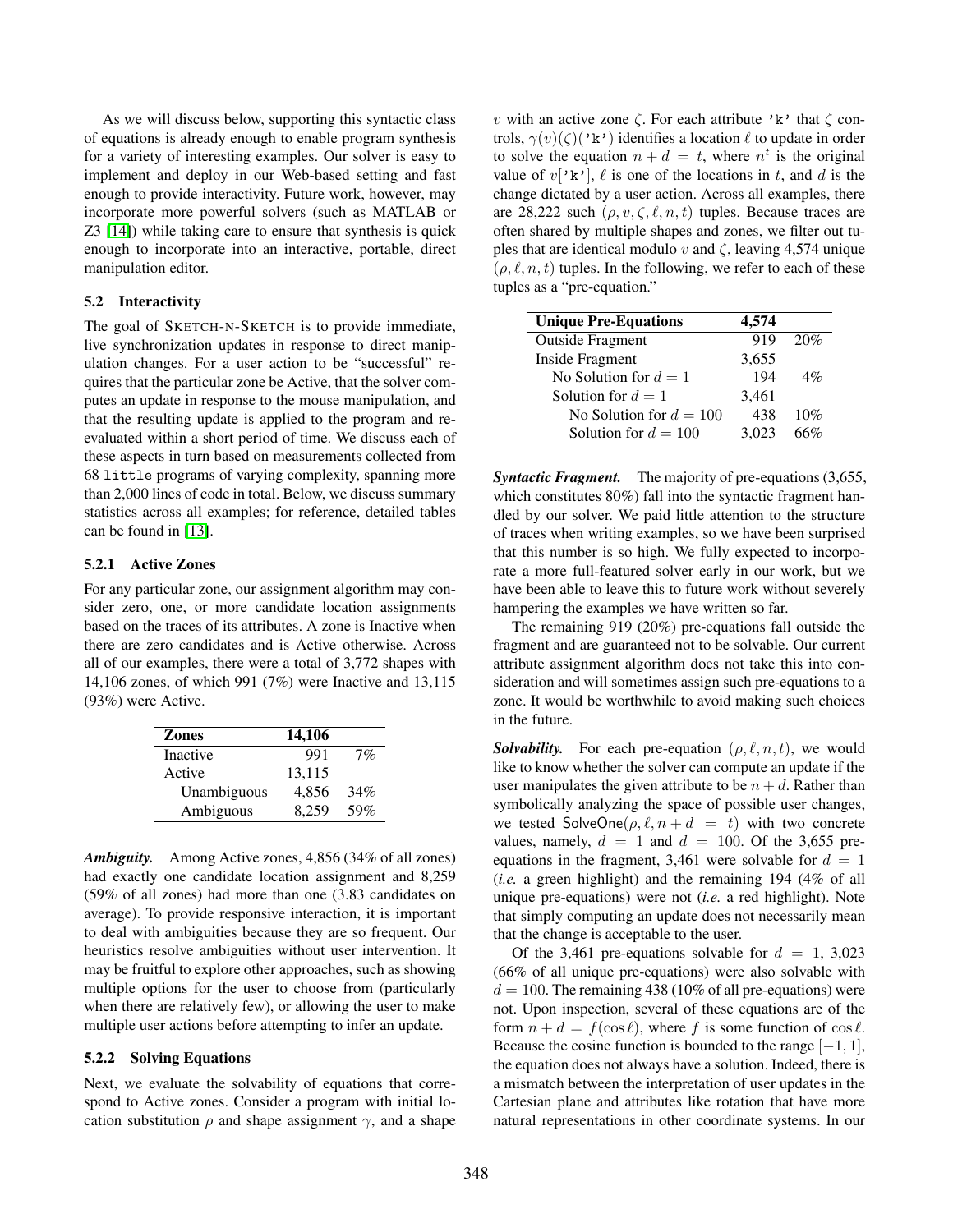experience, we have found that manipulating rotation angles in SKETCH-N-SKETCH often works better with explicit sliders or using separate built-in rotation zones in our implementation, which we have not described in the paper.

## 5.2.3 Performance

In our experience, SKETCH-N-SKETCH is responsive for many, but not all, of our examples. We have not attempted to measure the observed frame rate of SKETCH-N-SKETCH, which depends on several factors beyond our implementation. We have, however, measured the performance of four critical aspects of our implementation: parsing and evaluating a program, preparing for a user action, and solving a pre-equation. We performed our experiments on an Intel Core i7 (four cores, 2.6-GHz) running Mac OS X 10.9.5. For "Parse," "Eval," and "Prepare," we tested the operation five times on every example using Firefox 45 and five times on every example using Chrome 49. For "Solve," we tested the operation on Chrome 49 twice per pre-equation across all examples. The "Min" and "Max" columns report the minimum and maximum times across all runs; "Med" and "Avg" report the median and average across all runs. Detailed statistics by example may be found in [\[13\]](#page-13-5).

| <b>Operation</b> | Min             | Med             | Avg              | Max             |
|------------------|-----------------|-----------------|------------------|-----------------|
| Parse            | 9 <sub>ms</sub> | $53 \text{ ms}$ | 77 ms            | 520 ms          |
| Eval             | $<1$ ms         | $5 \text{ ms}$  | $12 \text{ ms}$  | $165$ ms        |
| Prepare          | 1 ms            | $13 \text{ ms}$ | $200 \text{ ms}$ | $6.789$ ms      |
| Solve            | $<$ 1 ms        | $<$ 1 ms        | $<$ 1 ms         | $14 \text{ ms}$ |

As the user drags the mouse during direct manipulation, SKETCH-N-SKETCH repeatedly solves the trace equations for the zone being manipulated and re-evaluates the program to immediately display the interaction results. The average time to "Solve" each trace equation is negligible, <1 ms on average, because our solver uses a simple, syntax-directed procedure. Re-evaluation takes longer, 12 ms on average. Our implementation re-runs the entire program even though much of the output may not change. In the future, it would be useful to optimize the implementation to recompute only the parts of the program needed (*e.g.* [\[11\]](#page-13-8)).

The slowest operations reported above, "Parse" and "Prepare," are not run during direct manipulation. "Prepare" encapsulates the computation of both shape assignments and triggers for all zones. We only perform this computation when the program is run initially and after the user finishes dragging a zone. Some of the data structures and algorithms we use for computing candidate location assignments and choosing from among them are rather naive and can be optimized in the future.

# <span id="page-8-0"></span>6. Examples

We have used SKETCH-N-SKETCH to implement a variety of designs. In this section, we will highlight observations that pertain specifically to the combination of programmatically defined graphics and direct manipulation. The implementations resemble typical programs in other functional languages, but for the domain of SVG.

## 6.1 Programmatic Abstractions

Our current implementation does not allow new shapes to be added directly using the GUI. Nevertheless, we have used SKETCH-N-SKETCH to effectively program and manipulate several designs that would be difficult to edit or maintain using existing direct manipulation tools such as Illustrator and PowerPoint. [Figure 3](#page-9-0) provides thumbnails for some of the examples we will discuss.

*Variables as Abstractions.* SKETCH-N-SKETCH does not attempt to infer any abstractions. It only propagates abstractions that result from shared constants in the program. Therefore, our little programs are structured to use variables (bound to constants) to encode explicit relationships between attributes. Once these relationships have been defined, the SKETCH-N-SKETCH editor preserves them during direct manipulation. Many examples benefit from using variables as abstractions, such as: our SKETCH-N-SKETCH logo, which comprises three black polygons evenly spaced by white lines; the logo for the Chicago Botanic Garden (<www.chicagobotanic.org>), which contains several Bézier curves reflected across a vertical axis; the Active Transportation Alliance logo (<www.activetrans.org>), which uses several points along a path to depict a city skyline; and a logo adapted from the Lillicon [\[4\]](#page-12-1) project, where several curves are used to define a semi-circle. For each example, a single direct manipulation update changes all related attributes, without the need for any secondary edits.

*Derived Shapes.* It is useful to define abstractions on top of the primitive SVG shapes. We define an nStar function (and include it in Prelude) that creates an n-sided star centered at (cx,cy) and rotated rot radians in the clockwise direction, where the distance from the center to the outer points is  $l$ en1 and the distance to the inner points is len2.

(def nStar  $(\lambda(fill$  stroke w n len1 len2 rot cx cy) ...))

We use nStar to implement the City of Chicago flag, which contains four evenly-spaced six-sided stars. By directly manipulating the POINT zones of a star in live mode, we can control the outer and inner distances of all four stars. Modifying length parameters this way can be surprising. For example, using negative lengths leads to interesting patterns, even though one might not think to try them when programming without immediate visual feedback.

*Group Box Pattern.* We occasionally find it useful to create a transparent rectangle in the background with the width w and height h of an entire design. Then, the BOTRIGHT-CORNER zone of this box will, predictably, be assigned the location set  $\{w, h\}$ . If we define all other shapes relative to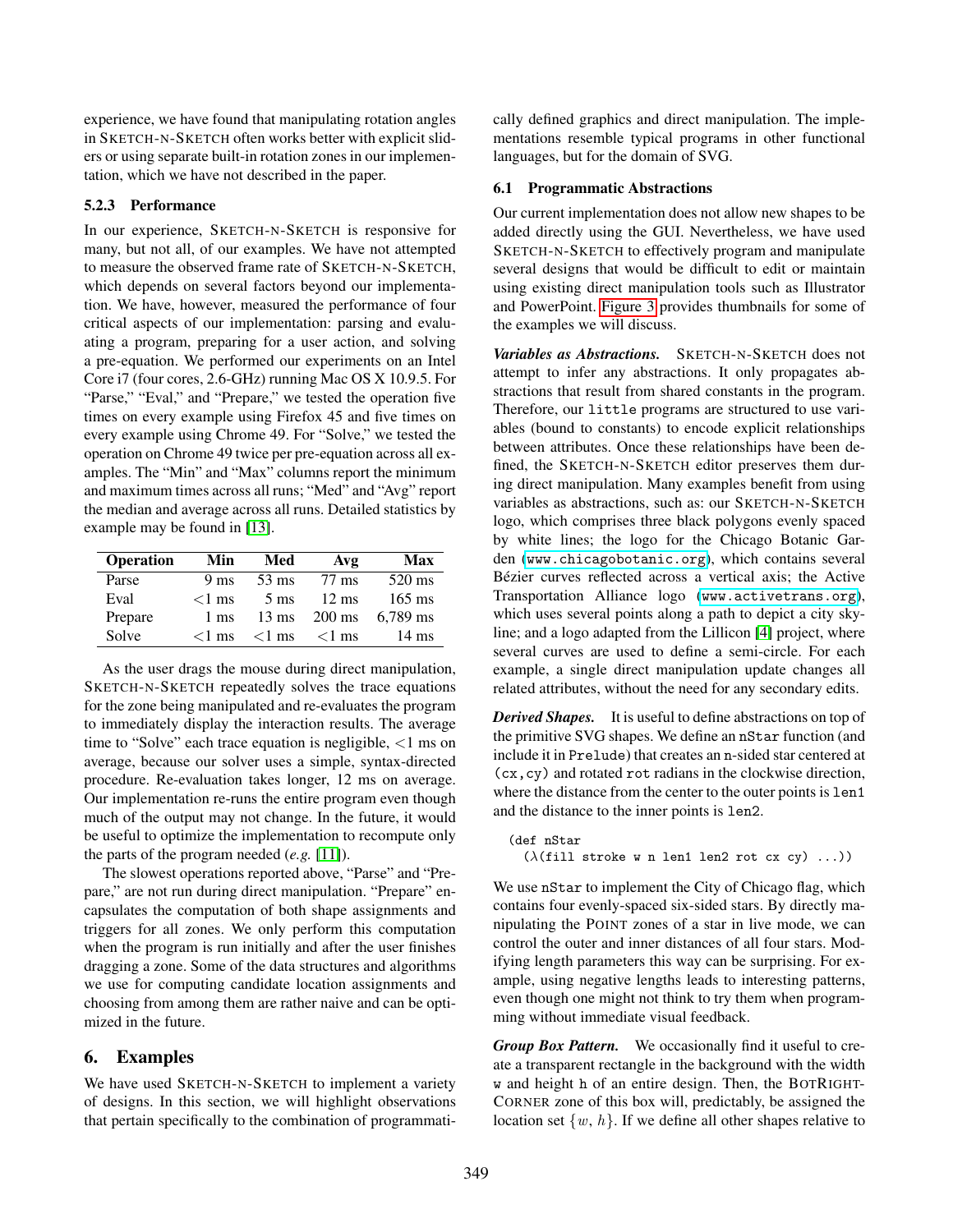

<span id="page-9-0"></span>Figure 3. Examples (left to right): Sine Wave of Boxes, SKETCH-N-SKETCH Logo, Chicago Botanic Garden Logo, Active Transportation Alliance Logo, Icon from Lillicon [\[4\]](#page-12-1), City of Chicago Flag, Hilbert Curve Animation

w and h, we gain direct manipulation control over the size of the entire design. In future work, it may be useful to provide built-in support for grouping shapes.

*Dealing with Ambiguities.* We often start programming a design with all constants unfrozen except those that are not design parameters, such as 2 in the expression (\* 2! (pi)). Then, after seeing how direct manipulation induces changes, we edit the program to freeze some constants. Finally, to deal with any remaining undesirable automatic choices from the heuristics, we add range annotations to certain numbers so that we can unambiguously and easily manipulate them with sliders instead.

We performed a preliminary study (described in Supplementary Appendices [\[13\]](#page-13-5)) that demonstrates the existence of scenarios (A) where using sliders is preferable to relying on heuristics for disambiguation, and (B) where relying on heuristics is preferable to using sliders. A systematic user study would be a useful direction for future work.

*"Animations."* In several examples, like for the rendering of Hilbert curves, we use sliders to control the SVG design as a function of a numeric parameter. The effect is that we can "animate" the design as we manipulate the slider. In the future, we plan to support dynamic, time-varying animations as language and editor primitives.

*Procedural vs. Relational Constructions.* There is a tradeoff between procedural programming (in a functional language like little) and constraint-oriented programming (in a system like SketchPad [\[32\]](#page-13-9)). A detailed comparison of programming graphic designs in these two styles may be an interesting avenue for future work.

## 6.2 Detailed Case Study: Ferris Wheel

To provide a sense of when direct manipulation works smoothly, and how to deal with situations when it does not, we discuss one of our examples in more detail. In this design, we manipulate a ferris wheel comprising a number of equal-length spokes emanating from a central hub, each of which has a passenger car at its end.

*Phase 1: Initial Development.* In [Figure 4A](#page-10-0), we define a little program that embodies our design; for now, ignore the parts typeset in boxed blue. We define several parameters on lines 1 and

2: the center  $(cx, cy)$  of the wheel; the number numSpokes and length spokeLen of the spokes; the radius rCenter for the central disc; the width wCar of each passenger car; the radius rCap of each car's hubcap; and the rotation rotAngle for the entire design. We draw several components of the wheel on lines 4 through 11 using circles and rectangles, and we draw the spokes in terms of the nStar function described earlier. The cars are defined so that they remain vertical even when the wheel is rotated, in order to accurately portray the physical characteristics of a ferris wheel in motion. The visual rendering of the output is shown above.

## *Phase 2: Direct and Programmatic Edits.*

Suppose we wish to edit the program so that the output resembles the picture on the right. In particular, we will adjust the size and location of the wheel, the size of the passenger



cars, the number of spokes, the rotation angle, and the color of the first car. These changes will require a combination of programmatic and direct manipulation edits.

First, we want to change the size and location of the wheel. When we hover over the INTERIOR of the rim, SKETCH-N-SKETCH shows a caption to indicate that cx and  $cy$  will be updated. When we hover over the EDGE of the rim, we see that spokeLen will be updated. In other words, SKETCH-N-SKETCH has chosen the following assignments:

$$
(\mathbf{rim}, \text{INTERIOR}) \rightarrow [\text{'cx'} \mapsto cx, \text{'cy'} \mapsto cy] \n(\mathbf{rim}, \text{EDGE}) \rightarrow [\text{'r'} \mapsto spokeLen]
$$

These are, in fact, the only choices that could have been made, because the traces for the relevant attributes were atomic locations. Dragging these zones makes it easy to adjust the location and size of the overall design.

Next, suppose we want to change the size of the passenger cars. The 'width' of each rectangle is defined by a single location,  $wCar$ . Therefore, the assignment maps the RIGHTEDGE of every car to  $wCar$ :

```
(cars_i, RIGHTEDGE) \rightarrow \{'width' \mapsto wCar \}
```
Dragging any of these RIGHTEDGE zones allows us to easily change the 'width' of all cars.

Now, suppose we want to change the number of spokes and the rotation angle. When hovering over the INTE-RIOR of several cars, we see that, based on the heuristics, SKETCH-N-SKETCH has chosen to vary numSpokes and rotAngle for several cars.

| (cars <sub>0</sub> , INTERIOR) | $\mapsto$ | $\vert x,y' \mapsto wCar \vert$                                    |
|--------------------------------|-----------|--------------------------------------------------------------------|
| (cars <sub>1</sub> , INTERIOR) | $\mapsto$ | $\vert x,y \rangle \mapsto \textit{numSpokes}$                     |
| (cars <sub>2</sub> , INTERIOR) | $\mapsto$ | $[\cdot \mathbf{x}, \mathbf{y} \rangle \mapsto \mathit{rotAngle}]$ |
| (cars <sub>3</sub> , INTERIOR) | $\mapsto$ | $ \cdot \mathbf{x}, \mathbf{y} \rangle \mapsto \text{spokeLen}$    |
| (cars <sub>4</sub> , INTERIOR) | $\mapsto$ | $[\cdot \mathbf{x}, \mathbf{y} \cdot \mapsto \textit{numSpokes}]$  |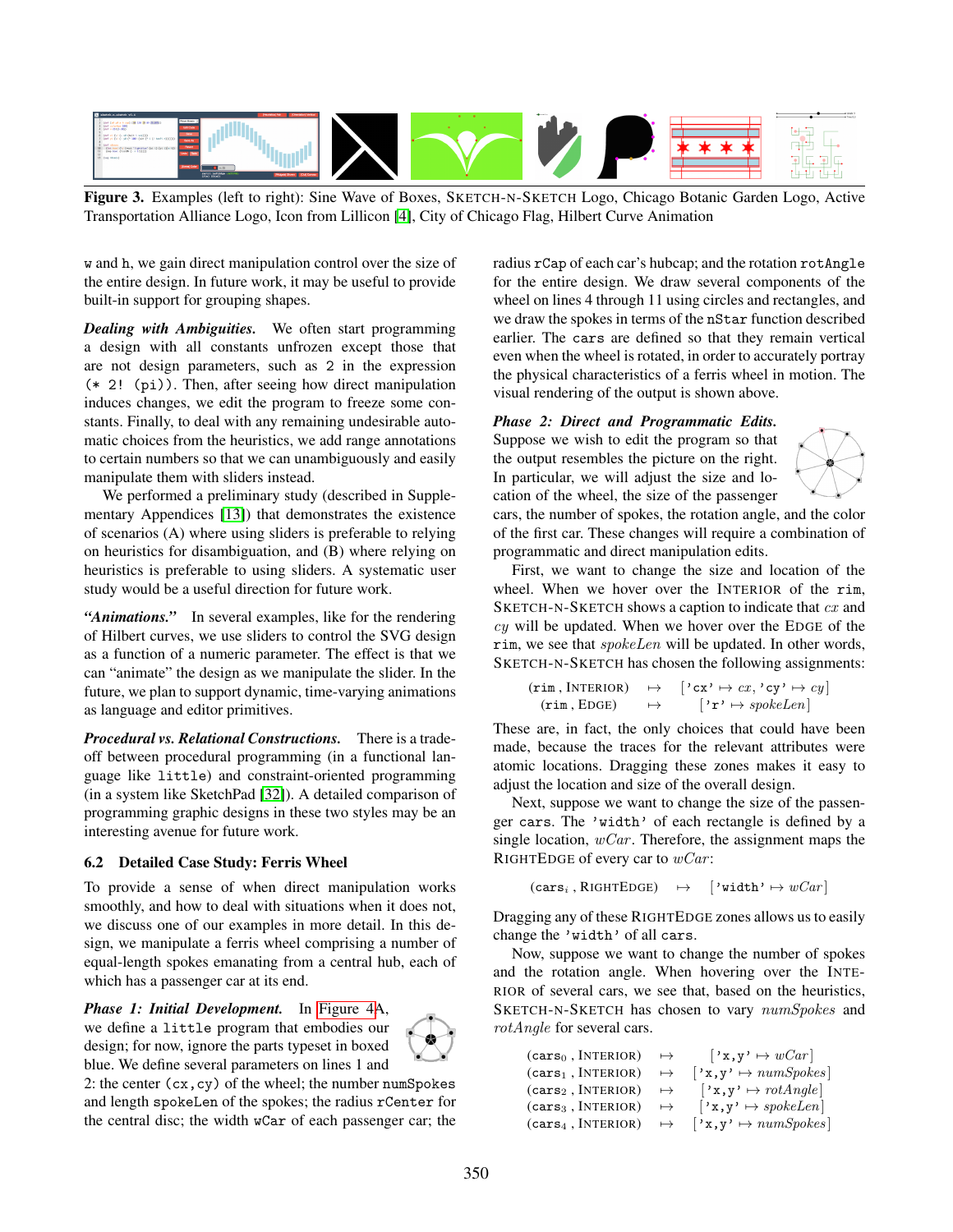$(A)$  Initial ferrisWheel.little program in black and manual code edits in boxed blue.

```
1 (def [cx cy spokeLen rCenter wCar rCap] [220 300 80 20 30 7])
2 (def [numSpokes rotAngle] [5] \{3-15\} 0 \{(-3.14-3.14\})])
3
4 (def ferrisWheel
    5 (let rim [(ring 'darkgray' 6 cx cy spokeLen)]
    (let center [(circle 'black' cx cy rCenter)]
    7 (let frame [(nStar 'transparent' 'darkgray' 3 numSpokes spokeLen 0 rotAngle cx cy)]
8 (let spokePts (nPointsOnCircle numSpokes rotAngle cx cy spokeLen)
9 (let cars (mapi (λ[i [x y]] (squareCenter (if (= 0 i) 'pink' | 'lightgray' | x y wCar)) spokePts)
10 (let hubcaps (map (\lambda[x \ y] (circle 'black' x y rCap)) spokePts)
11 (concat [rim cars center frame hubcaps]) )))))))
12
13 (svg ferrisWheel)
```
(B) Traces for the 'x' and 'y' attributes of the five 'rect' cars:

 $CAR_x(i) \triangleq HUBCAP_x(i) - (wCar/2)$   $HUBCAP_x(i) \triangleq cx + spokeLen * \cos((\pi/2) - rotAngle + 2 * \pi * (i/numSpokes))$  $CAR_y(i) \triangleq HUBCAP_y(i) - (wCar/2)$   $HUBCAP_y(i) \triangleq cy - spokeLen * \sin((\pi/2) - rotAngle + 2 * \pi * (i/numSpokes))$ 

<span id="page-10-0"></span>Figure 4. Ferris Wheel Example in SKETCH-N-SKETCH

Dragging some of the cars has strange effects. To understand why, consider the traces of their 'x' and 'y' attributes, shown in [Figure 4B](#page-10-0); we have simplified the traces slightly (using constant folding) and displayed them using infix notation to improve readability. The sines and cosines that appear in the traces come from the nPointsOnCircle library function, which we use to position the cars at the end of each spoke. If we drag cars<sub>1</sub> or cars<sub>4</sub>, the updated value for numSpokes is approximately 0.3, which has the unintended effect of changing the number of spokes. In fact, this is an example where condition (c) of the definition of plausible updates is not satisfied; the new program does not compute an output value that is structurally equivalent to the original. If we drag cars<sub>2</sub>,  $rotAngle$  is updated but the rotation is not smooth and intuitive (this kind of equation was discussed in §[5.2.2\)](#page-7-0). So, we use the editor's Undo feature to restore the original values of numSpokes and rotAngle.

Because we cannot easily manipulate the numSpokes and rotAngle parameters, we annotate them with ranges on line 2; these changes are depicted with blue boxes. Furthermore, we annotate them as frozen so that no direct manipulation zones (such as the INTERIOR ones for cars) change these values. Instead, we rely on the sliders to control them.

Finally, suppose we want to change the color of the first car, which will make it easier to observe how the wheel is rotated. Currently, SKETCH-N-SKETCH does not infer updates that introduce new control-flow into the program, so we edit the expression on line 9 to choose a different color for the car with index 0. As a result of our programmatic edits, direct manipulation, and indirect manipulation via sliders, the output of our final program resembles the image at the beginning of this section. Furthermore, having identified what changes are easy to make with direct manipulation and what changes to make via sliders, we can quickly make subsequent changes to the design parameters.

## 6.3 Helper Value Design Pattern

The sliders provided by SKETCH-N-SKETCH, which we refer to as *user interface widgets*, are similar to the notions of *instruments* [\[2\]](#page-12-2) and *surrogate objects* [\[25\]](#page-13-10), both of which aim to provide GUI-based control over attributes that are not traditionally easy to directly manipulate [\[29\]](#page-13-0). Next, we show how to derive *custom* user interface widgets directly in little. Our key observation is to implement "helper" shapes whose attributes affect other parameters of interest.

*User-Defined Widgets.* Suppose we are unhappy with the sliders built-in to SKETCH-N-SKETCH  $(\S 2.4)$  $(\S 2.4)$ . We can design our own in little, which are used by the program below and depicted in the adjacent screenshot. One



slider controls a floating-point number n, one controls an integer i, and two control booleans b1 and b2.

(def [n s1] (numSlider ... 0! 5! 'n = ' 3.1415 $^{(\ell_1)}$ ) (def [i s2] (intSlider ... 0!  $5!$  'i = ' 3.1415 $^{l_2}$ )) (def [b1 s3] (boolSlider ... 'b1 = '  $0.25^{\ell_3}$ )) (def [b2 s4] (boolSlider ... 'b2 = '  $0.75^{\ell_3}$ ))

*Directly* manipulating the sliders *indirectly* manipulates the constants at locations  $\ell_1$ ,  $\ell_2$ ,  $\ell_3$ , and  $\ell_4$  (and, hence, the values bound to n, i, b1, and b2).

Both numSlider and intSlider are defined in terms of a slider helper function:

(def slider  $(\lambda$ (round x0 x1 y min max s src) ...))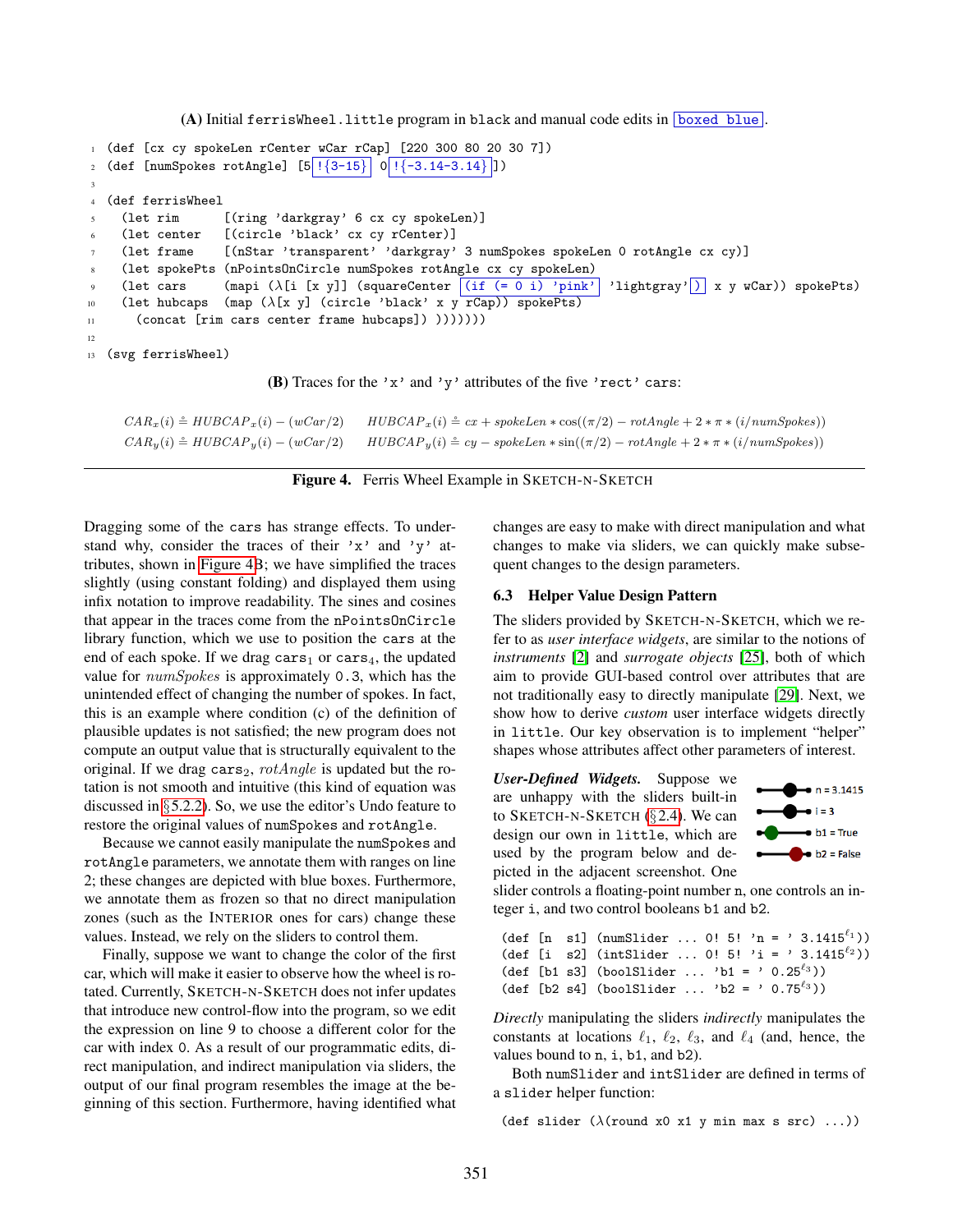The former returns src clamped to the range  $[\min, \max]$ , if necessary; the latter, furthermore, rounds src to the nearest integer. We refer to the number supplied as the src parameter to be the "source" number (or "seed") used to derive the "target" value, which is the first element of the pair returned by slider. The second element of the pair is the list of shapes that comprise its visuals. The idea is to place a "ball" on the line between  $(x0, y)$  and  $(x1, y)$  at a distance proportional to  $(\text{src} - \text{min}) / (\text{max} - \text{min}).$ The editor provides a button for hiding shapes marked with a special 'HIDDEN' attribute, which we add to these helper shapes. We employ the same approach to implement boolSlider for directly manipulating booleans. In particular, a boolSlider is tied to a source value between 0.0 and 1.0, where values less than (resp. greater than) 0.5 represent true (resp. false).

*Rounded Rectangles.* The zones supported by SKETCH-N-SKETCH control only the primary attributes for each SVG shape kind (*e.g.* 'x', 'y', 'width', and



'height' for rectangles). By combining user-defined sliders and the thin wrapper around the full SVG specification language, it is easy to write a little function that abstracts over additional parameters, such as 'rx' and 'ry' for specifying rounded corners, and draws sliders (scaled based on the primary attributes) next to the rectangle to control them.

(def roundedRect  $(\lambda(fill \times y \wedge h \rightharpoonup xy) \ldots))$ 

*Tile Pattern.* Our last example demonstrates how custom UI widgets can control more than just individual parameters. In the screenshot below, the left (resp. right) half shows the canvas with helper shapes displayed (resp. hidden). We employ three new kinds of helper shapes in this design.

First, xySlider is a "two-dimensional" slider that allows the control of two parameters simultaneously. In this example, we draw the xySlider directly atop the grid.



Dragging its handle, the black circle in the lower-right corner, around the grid provides an intuitive way to change the number of rows and columns. Next, we use enumSlider (drawn above the grid) to select from a list of different shapes. Then, we define red circles (to the left of the grid) to be "tokens" that denote "selection" when dragged over particular tiles in the grid. We define a helper function isCovered to check whether any token is currently placed over the tile centered at  $(cx, cy)$ . Once we are done using these helper objects to manipulate the grid, we use the builtin editor feature to toggle the visibility of helper objects, leaving us with the final design shown in the right half of the screenshot above.

*Recap: Customizing the UI.* SKETCH-N-SKETCH could provide built-in support for some of the helper objects we described (custom sliders and rounded rectangles). However, no matter how many features are built-in, we believe there will always be situations where a custom tool would be a better fit for the task at hand. With prodirect manipulation, the user can push the frontier beyond what is provided. Exploring this boundary between primitive and custom UI widgets may be fruitful, both for designing useful libraries as well as motivating new built-in features.

# 7. Discussion

In this paper, we presented an approach for live synchronization of a program and changes to its output, by instrumenting program evaluation to record run-time traces, phrasing user updates in terms of a new framework called trace-based program synthesis, and designing heuristics to automatically resolve ambiguities. One may think of programs in our approach as *sketches* (in the program synthesis sense [\[30\]](#page-13-11)) where the holes are numeric constants, and the requirements for filling holes (*i.e.* changing numbers) come from the *sketches* (in the drawing sense) in the graphical user interface. Hence the name SKETCH-N-SKETCH.

## 7.1 Related Work

In a recent position paper [\[12\]](#page-13-3), we provided a broad overview of relevant *program synthesis* (*e.g.* [\[23,](#page-13-12) [24,](#page-13-13) [31\]](#page-13-14)), *programming by example* (*e.g.* [\[1,](#page-12-3) [18,](#page-13-15) [26\]](#page-13-16)), and *bidirectional programming* techniques (*e.g.* [\[22\]](#page-13-17)). Here, we focus our discussion on projects related to vector graphics.

Several projects use programming languages, direct manipulation interfaces [\[29\]](#page-13-0), or some combination to provide expressive means for manipulating visual output. We classify them using the following interaction modes identified by Bret Victor in a talk on drawing tools [\[7\]](#page-13-18): "Use" for using built-in functionality through menus and buttons; "Draw" for directly manipulating domain objects; and "Code" for writing programs that manipulate domain objects.

*Dynamic Drawing (Use + Draw).* Victor's prototype interactive drawing editor [\[7\]](#page-13-18), Apparatus [\[34\]](#page-13-19), and Programming by Manipulation [\[21\]](#page-13-20) provide expressive direct manipulation capabilities that serve as a way to build programs in restricted, domain-specific languages. By design, these tools tend to prohibit or discourage the user from manipulating content via the "indirect" mechanism of code.

Although this choice may be desirable for many application domains and end users, we believe there are limits to what can be accomplished using features and transformations provided by any tool. Therefore, our work targets users who wish to work both via direct and programmatic manipulation (*i.e.* Draw + Code).

*Programs that Generate Graphics (Code).* Processing [\[3\]](#page-12-0) is a language and environment for generating visual output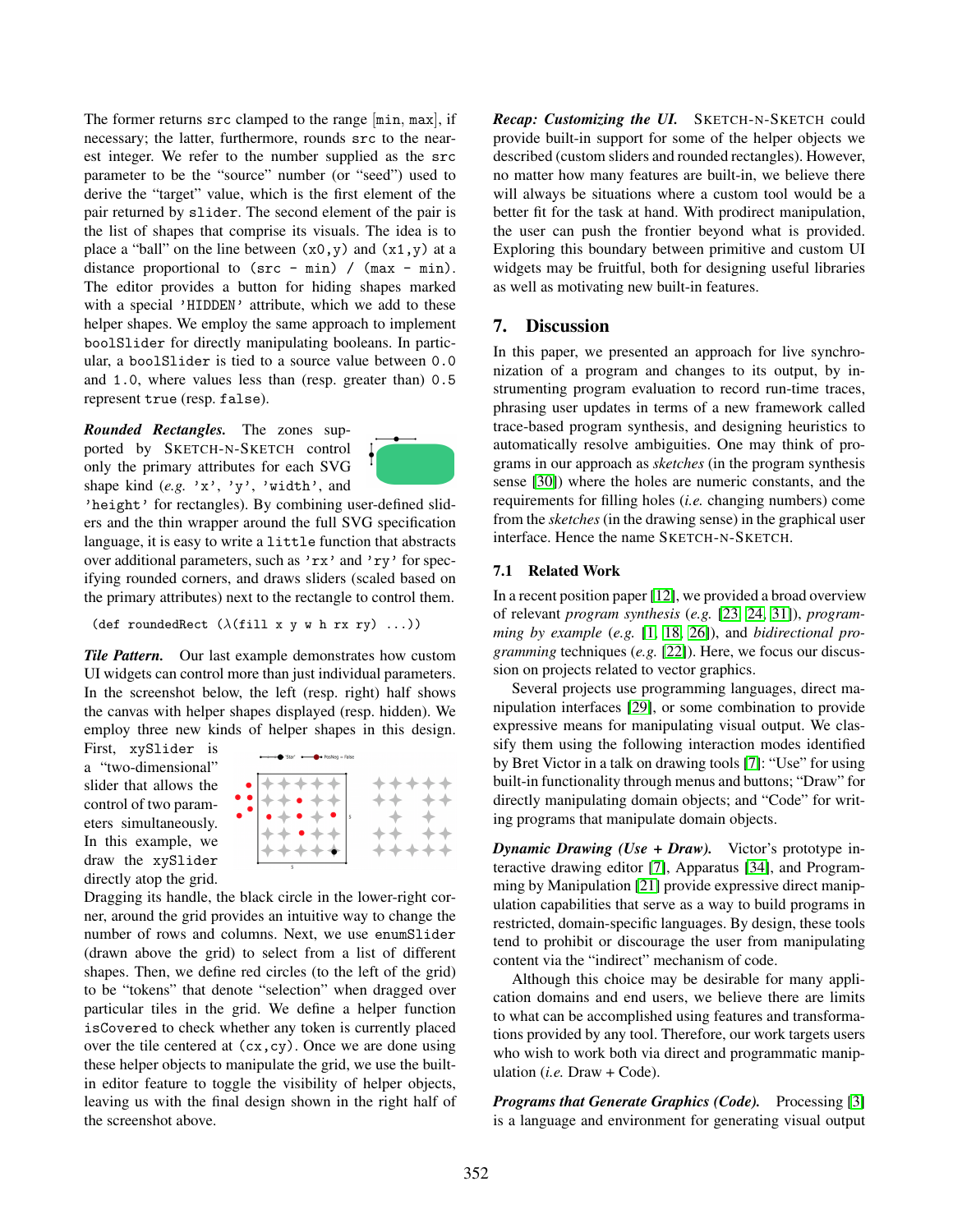that has been popular both in classroom and commercial settings. Follow-on projects, such as Processing.js [\[28\]](#page-13-2), provide similar development environments for Web programming. These systems provide immediate and interactive output, but they do not provide ways to directly manipulate output in order to modify the program that generated it.

*GUIs that Generate Programs (Draw + Code).* Graphical user interfaces (GUIs) for creating visual output in many domains often generate "code behind" what the user directly manipulates. Such tools include PaintCode [\[27\]](#page-13-21), DrawScript [\[15\]](#page-13-22), SVG-edit [\[33\]](#page-13-23), and Adobe Fireworks for graphic design. Programs generated by these tools, however, are typically just as low-level as the output itself, making them difficult to modify, maintain, and reuse.

*Constraint Programming (Draw + Code).* Constraintoriented programming systems, such as the classic Sketch-Pad [\[32\]](#page-13-9) and ThingLab [\[5\]](#page-13-24) systems as well as their more recent incarnations [\[6,](#page-13-25) [20\]](#page-13-26), are characterized by (i) declarative programming models that allow programs to specify constraints between program elements, and (ii) constraint solvers that attempt to satisfy these constraints, often using iterative and approximate numerical methods. Together with full-featured GUIs, SketchPad and ThingLab provide user experiences that tightly integrate programmatic and direct manipulation.

Our goal is to support a similar workflow but for more traditional, deterministic programming models, which are used more regularly in a variety of domains. That is, we wish to factor all constraint solving to a program synthesis phase, rather than including it within the semantics of the programming language itself.

*Synthesis for Vector Graphics.* The problem of *beautifying* user drawings has been long-studied in the graphics community and has recently been approached with programming-by-example techniques [\[9,](#page-13-27) [10,](#page-13-28) [19\]](#page-13-29). These approaches synthesize artifacts in domain-specific representations and languages.

In order to eliminate the need for secondary direct manipulation edits, Lillicon [\[4\]](#page-12-1) synthesizes different representations for the same graphic design based on the intended edits. In SKETCH-N-SKETCH, the user must pick a particular representation. But because this representation is a generalpurpose program, we can often build abstractions that are preserved by prodirect manipulation, which avoids the need for secondary edits.

## 7.2 Future Work

We mentioned several ways to build on our work throughout the paper, including smarter heuristics and richer trace languages that record control flow (*e.g.* [\[8\]](#page-13-30)). We foresee several additional opportunities.

*Trace-Based Program Synthesis.* There are several "knobs to turn" within the framework defined in §[3.](#page-4-0) The current formulation synthesizes updates given a run-time trace and a single updated value. In other settings, it may be fruitful to consider multiple traces, a history of user edits, and a history of previous program updates. Furthermore, it may be useful to rank candidate solutions according to the (soft) constraints not changed by the user.

*Live Synchronization for Other Domains.* We plan to retarget our approach (language instrumentation, synthesis algorithm, and prodirect manipulation editor) to meet the specific challenges of different domains, such as layout in text documents, formulas in spreadsheets, dynamic animations in presentations and data visualizations, and multiple rendering configurations for Web applications.

*Prodirect Manipulation.* The vision of prodirect manipulation, which we identified in a position paper [\[12\]](#page-13-3), comprises three goals: (a) the ability to directly modify the output of a program and infer updates in real-time to match the changes (live synchronization); (b) the ability to synthesize program expressions from output created directly via the user interface; and (c) the ability to temporarily break the relationship between program and output so that "larger" changes can be made, and then reconcile these changes with the original program (called *ad hoc synchronization*).

We addressed the first goal in this paper. For the second, we plan to investigate ways to design direct manipulation operations that generate programmatic relationships. For the third goal, we plan to develop richer trace-based synthesis algorithms to infer larger, "structural" program updates, in contrast to the small, local updates we sought in this paper. These directions of future work will help fully realize the long-term vision of combining programming languages and direct manipulation interfaces.

# Acknowledgments

The authors would like to thank Shan Lu, Kathryn McKinley, Loris D'Antoni, and the anonymous reviewers for valuable suggestions that improved the final version of this paper.

## References

- <span id="page-12-3"></span>[1] Daniel W. Barowy, Sumit Gulwani, Ted Hart, and Benjamin Zorn. FlashRelate: Extracting Relational Data from Semi-Structured Spreadsheets Using Examples. In *Conference on Programming Language Design and Implementation (PLDI)*, 2015.
- <span id="page-12-2"></span>[2] Michel Beaudouin-Lafon. Instrumental Interaction: An Interaction Model for Designing Post-WIMP User Interfaces. In *Conference on Human Factors in Computing Systems (CHI)*, 2000.
- <span id="page-12-0"></span>[3] Ben Fry and Casey Reas. Processing. [https://](https://processing.org/) [processing.org/](https://processing.org/).
- <span id="page-12-1"></span>[4] Gilbert Louis Bernstein and Wilmot Li. Lillicon: Using Transient Widgets to Create Scale Variations of Icons. *Transactions on Graphics (TOG)*, 2015.